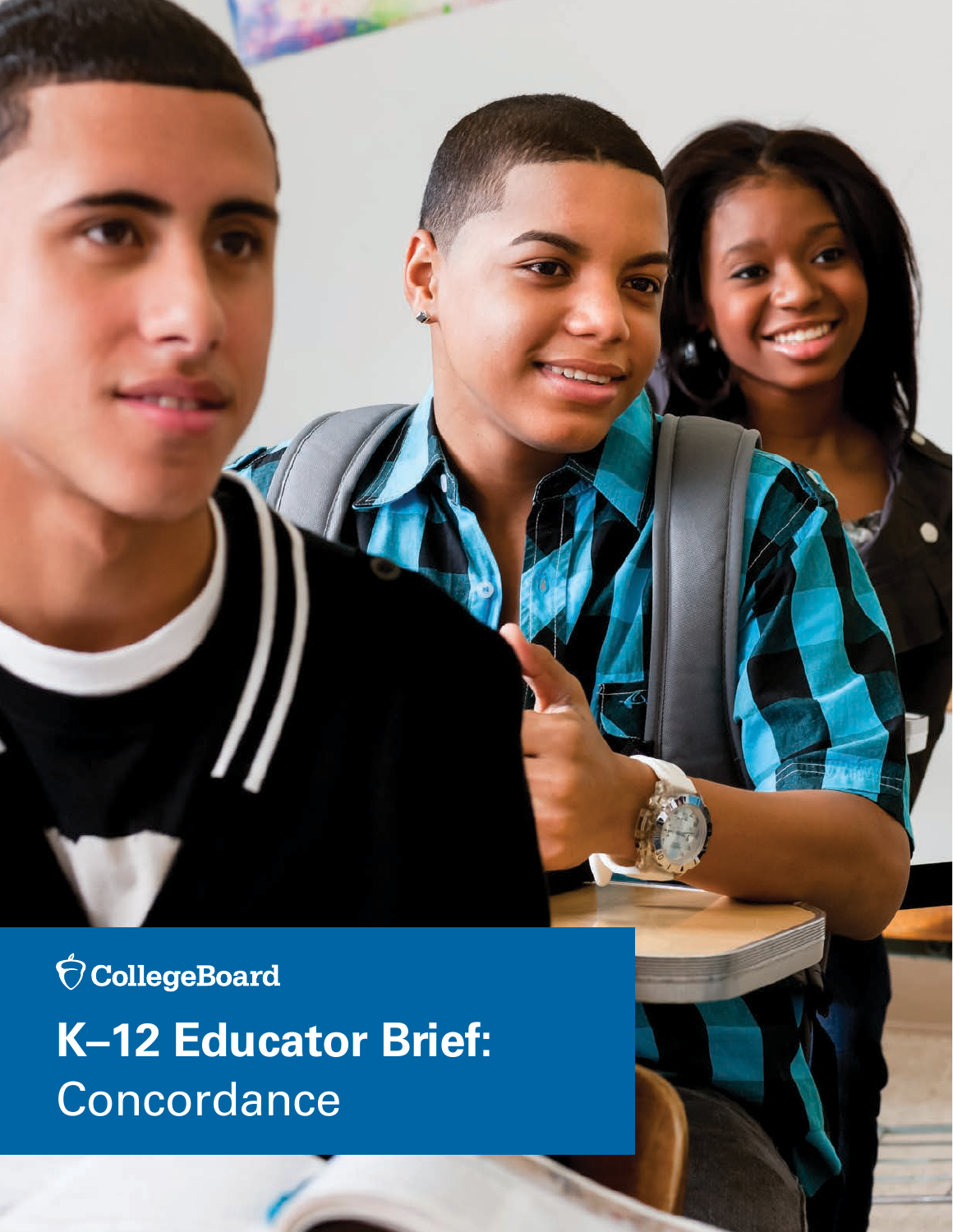#### **What Is Concordance?**

Concordance is a proven way to compare scores from different assessments. As students and educators transition to the new SAT® , the College Board is providing concordance tables that can be used to compare scores between the new SAT and old SAT. Concordance tables are also being provided for the old PSAT/NMSQT® and the new PSAT/NMSQT, as well as a derived concordance allowing for comparison of scores between the new SAT and the ACT.

Because the new SAT is a different test than the old SAT, it is not possible to perfectly compare the two test scores to each other. A score of 520 on the Critical Reading section of the old SAT may not be equivalent to a score of 520 on the Evidence-Based Reading and Writing section of the new SAT because each assessment tests a different domain of knowledge and skills. Concordance tables offer estimates of score correspondence from one test to another.

#### **How K–12 Educators Will Use Concordance**

Schools and districts will use concordance tables to determine comparable scores on the old and new SAT to:

- **•** Support students through the college application process.
- **•** Analyze longitudinal data for strategic school improvement goals.
- **•** Determine policy scores and whether students meet the policy requirements for scholarships and special programs.

**Support students through the college application process.**  School counselors often compare scores across assessments in order to identify a student's highest scores; understand a student's score in relation to those of other students; or understand a student's score in relation to other information, such as high school grade point average (GPA).

School counselors are often engaged in:

- **•** Determining a student's highest scores for college admission.
- **•** Tracking score patterns for a student who took the SAT multiple times (e.g., old SAT and new SAT, or SAT and ACT).
- **•** Predicting the likelihood that a student will be accepted to certain colleges or universities.

Students who have scores from both the old SAT and new SAT can use concordance tables to figure out their best scores. Students can use Score Choice™ to select which SAT administration scores they want to send to colleges. School counselors can advise students to visit individual colleges' websites to confirm score send policies.

that were accepted to the university. *Example: School counselors try to determine whether their current students will get into a particular competitive college based on a predictive model using previous graduating seniors' GPA and SAT scores.They might look back 5–10 years to compute the average GPA and SAT score for students*  In this case, counselors would use *concordance tables to compare scores from the new SAT and the old SAT.*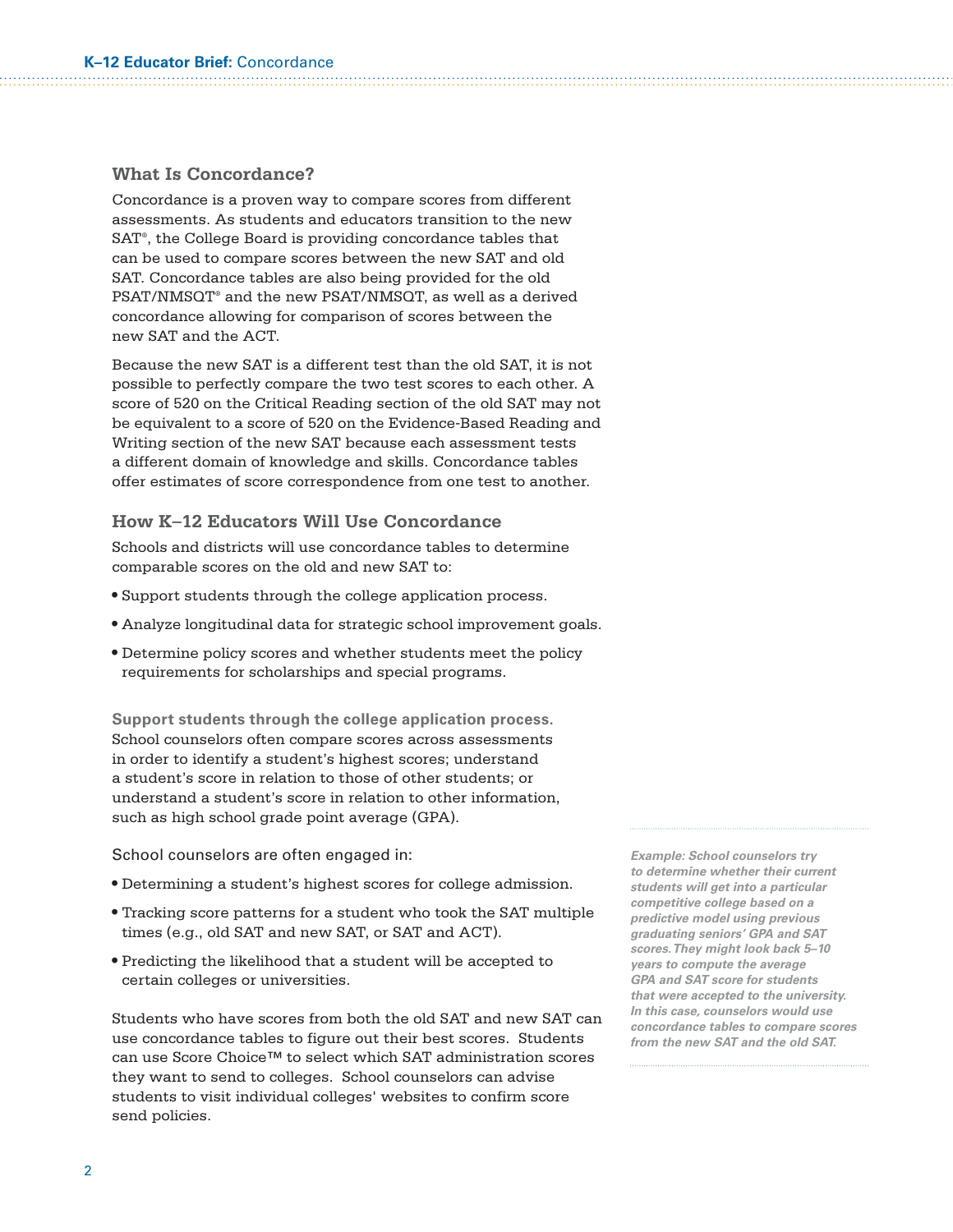**Analyze longitudinal data.** SAT scores are an important consideration for goal-setting and measurement — both integral components of strategic school improvement plans. Institutions will need to make decisions about how score data from both the old SAT and the new SAT are recorded.

Reports that track student progress are critical to developing strategies for and measuring progress toward meeting goals. School counselors, administrators, and teachers can work collaboratively to determine how best to include SAT scores in strategic plans and school improvement reports using concordance tables.

Schools and districts can begin preparing now by:

- Determining which score (old SAT or new SAT) will be used for monitoring strategic or school improvement goals for the 2016-17 school year.
- Devising a plan for using new SAT Suite scores (and/or benchmarks) for goal measurement in the 2017-18 school year and beyond.
- Developing a process for converting scores for reporting purposes so that the required score is readily available.

**Determine scores for educational policies.** Many schools and districts have policies requiring a specific combination of student GPA and SAT score within a certain range to qualify for scholarships or to qualify for a particular program. Educators will use concordance tables to determine how scores from the new SAT compare to scores from the old SAT to determine new policy scores.

Specific tasks may include:

- Determining if a student meets a policy requirement for consideration for a scholarship.
- Determining if a student meets a requirement on a sliding scale using a combination of SAT scores and GPA.
- Determining if a student's score meets the minimum for placement into some academic program.

It is important to be consistent in applying concordance. When determining comparable scores for multiple students to be used in the same situation, concord all student scores the same way so as not to unfairly advantage or penalize any particular student.

both the old SAT and the new SAT. *Example: A school administrator is identifying the top 10 applicants for a local scholarship for class of 2016 graduates using students' scores from both the old SAT and the new SAT. The scholarship guidelines require the use of Critical Reading and Math scores in evaluations.The administrator must use concordance tables to compare new SAT scores to old SAT scores to develop an accurate list of students.*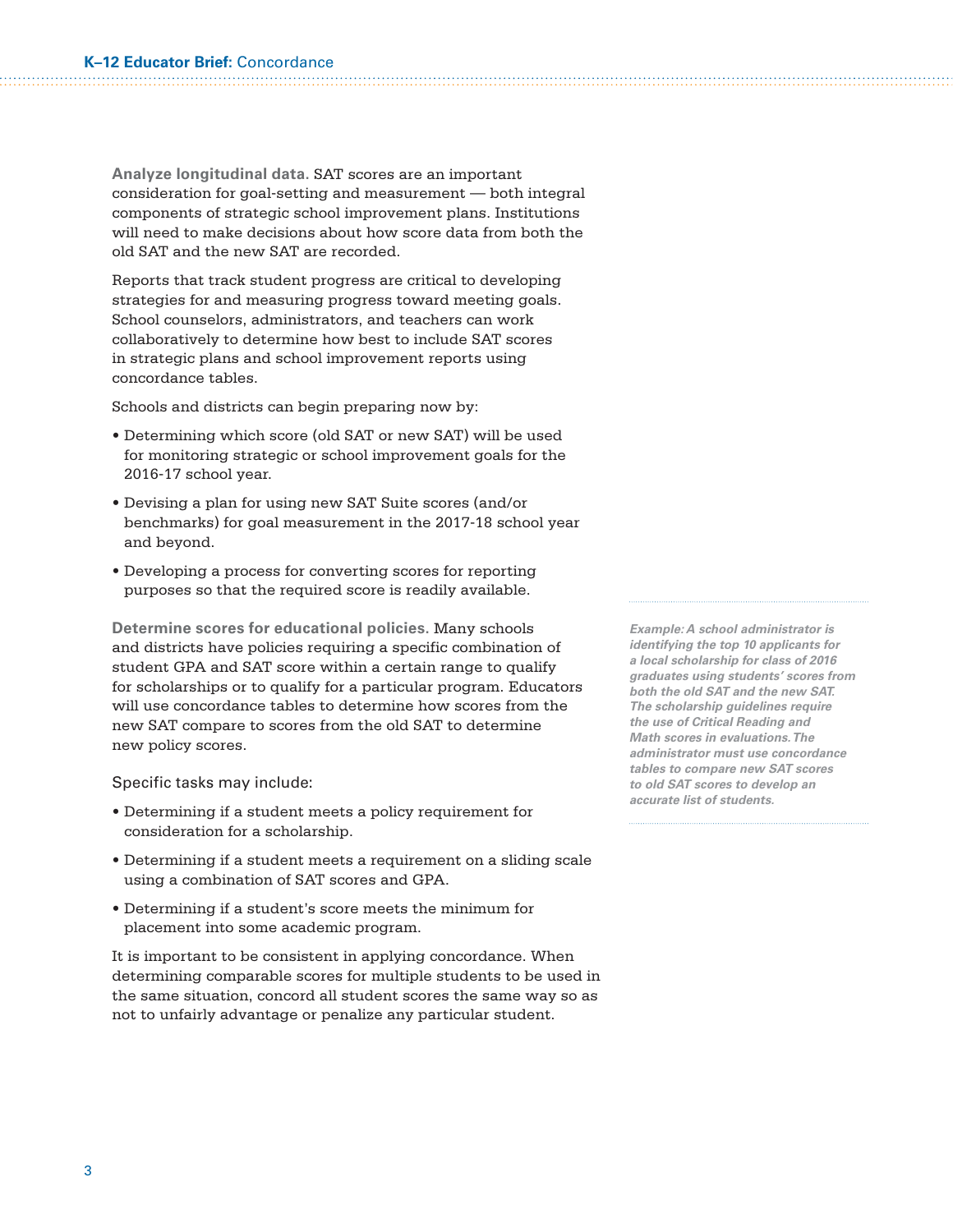#### **Concordance Tables**

Concordance tables show an estimated score on the old SAT based on your score from the new SAT, or vice-versa. In order to meet the various needs of different schools and institutions, the College Board has released tables for three levels of SAT concordance, plus two ACT to new SAT concordance tables:

- 1. Total-to-Total Concordance
- 2. Section-to-Section Concordance
- 3. Section-to-Test (or Test-to-Section) Concordance
- 4. ACT Concordance

Each of the tables has been provided in two directions: one from the old SAT to the new SAT, and one from the new SAT to the old SAT. A total of 16 tables have been released.

#### **How Higher Education Will Use Concordance**

Higher education institutions will continue to use SAT scores as they have in the past — as part of a holistic admission process. The College Board is working closely with higher education institutions to ensure a smooth transition from the old SAT to the new SAT. We are also working closely with the NCAA, the Common Data Set Initiative, and the U.S. Department of Education on their use of concordance tables.

It is important for higher education institutions to be consistent in the way they use concordance tables to ensure equity in their admission process.

**Concording scores for the high school class of 2016.** Given that most applicants from the class of 2016 will submit old SAT scores only, most colleges will convert any new SAT scores to old SAT scores for this cohort.

**Concording scores for the high school class of 2017.** Given that most applicants for the class of 2017 will submit new SAT scores only, most colleges will convert old SAT scores to new SAT scores for this cohort.

*When evaluating scores on the old SAT, some colleges considered all three section scores Critical Reading (CR) + Writing (W) + Math (M), and some considered only two (CR + M). To accommodate either calculation of a total score, we are providing both a 2400 total concordance table and a 1600 total concordance table.*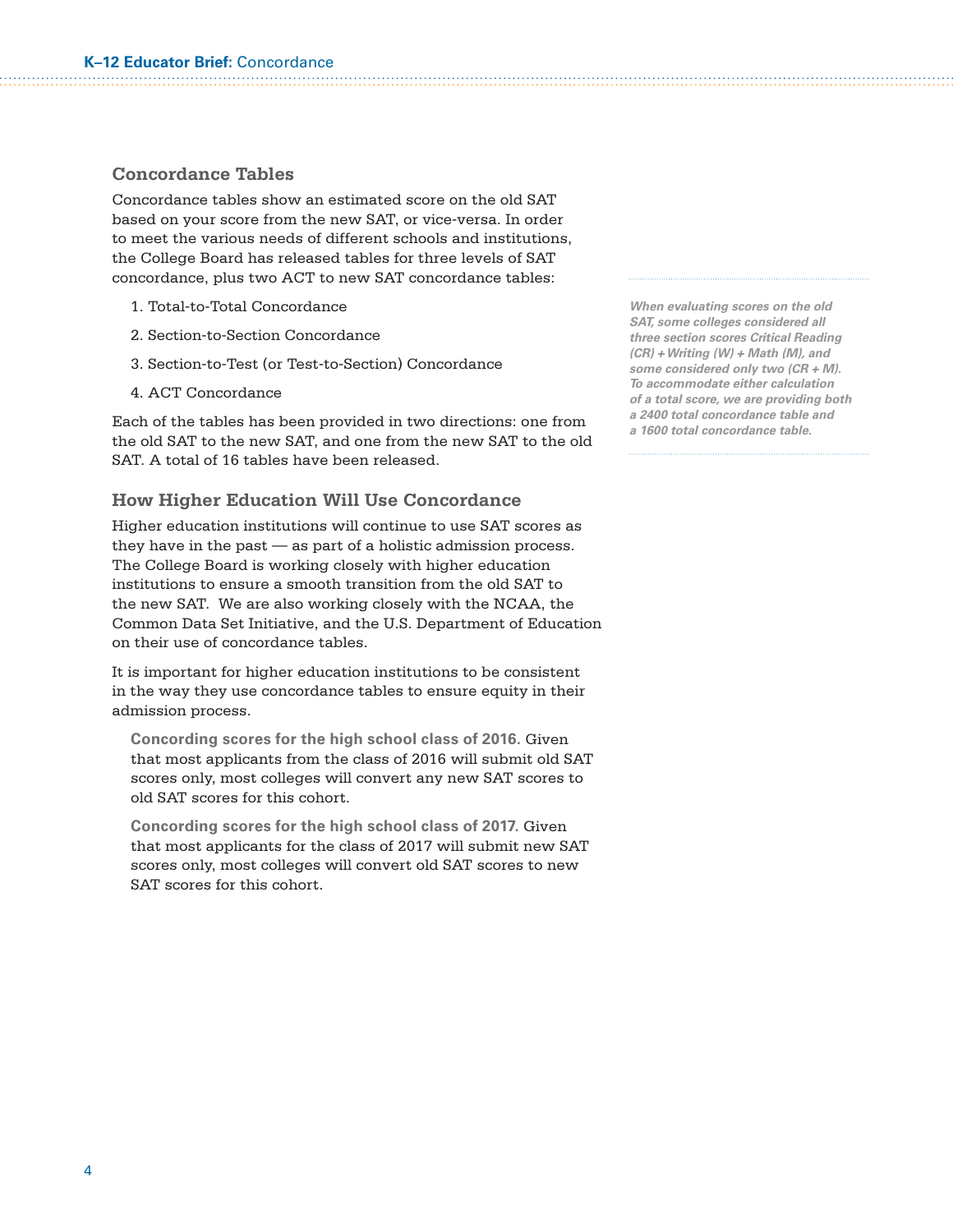Colleges have identified the following essential functions for which they will use concordance tables:

- 1. Compare scores on the new SAT to the old SAT or ACT scores.
- 2. Determine a policy score on the new SAT that is comparable to an old SAT policy score.
- 3. Convert a new SAT score to an old SAT score for use in a predictive model or index.
- 4. Compute comparable scores to use in internal and external reports.

#### **Concordance Tools and Resources**

To support students and K–12 educators in using concordance tables, the College Board developed tools that are available in several formats and can be accessed online.

**SAT Score Converter:** An app designed for both iPhone and Android allows students and counselors to easily compare students' old and new SAT scores.

**Web-Based Tool:** The College Board provides a web-based concordance tool that provides the same functionality as the app at **[www.sat.org/score-converter](http://www.sat.org/score-converter)**.

#### **Superscoring**

*"Superscoring" refers to the practice of considering a student's highest section score across all SAT test dates that they submit. Many institutions have built effective predictive models and comparative processes using "superscoring." During the transition from the old SAT to the new SAT, colleges have developed policies on use of scores from students who have taken both SATs. Because the old and new SAT vary in design and content tested, the College Board has asked that colleges consider the implications of comparing and combining scores from two different tests as they design their score-use policies.We will continue to work with institutions to communicate their defined policies to students.* 

Visit **[sat.org/concordance](http://sat.org/concordance)** for tables, tools, and information.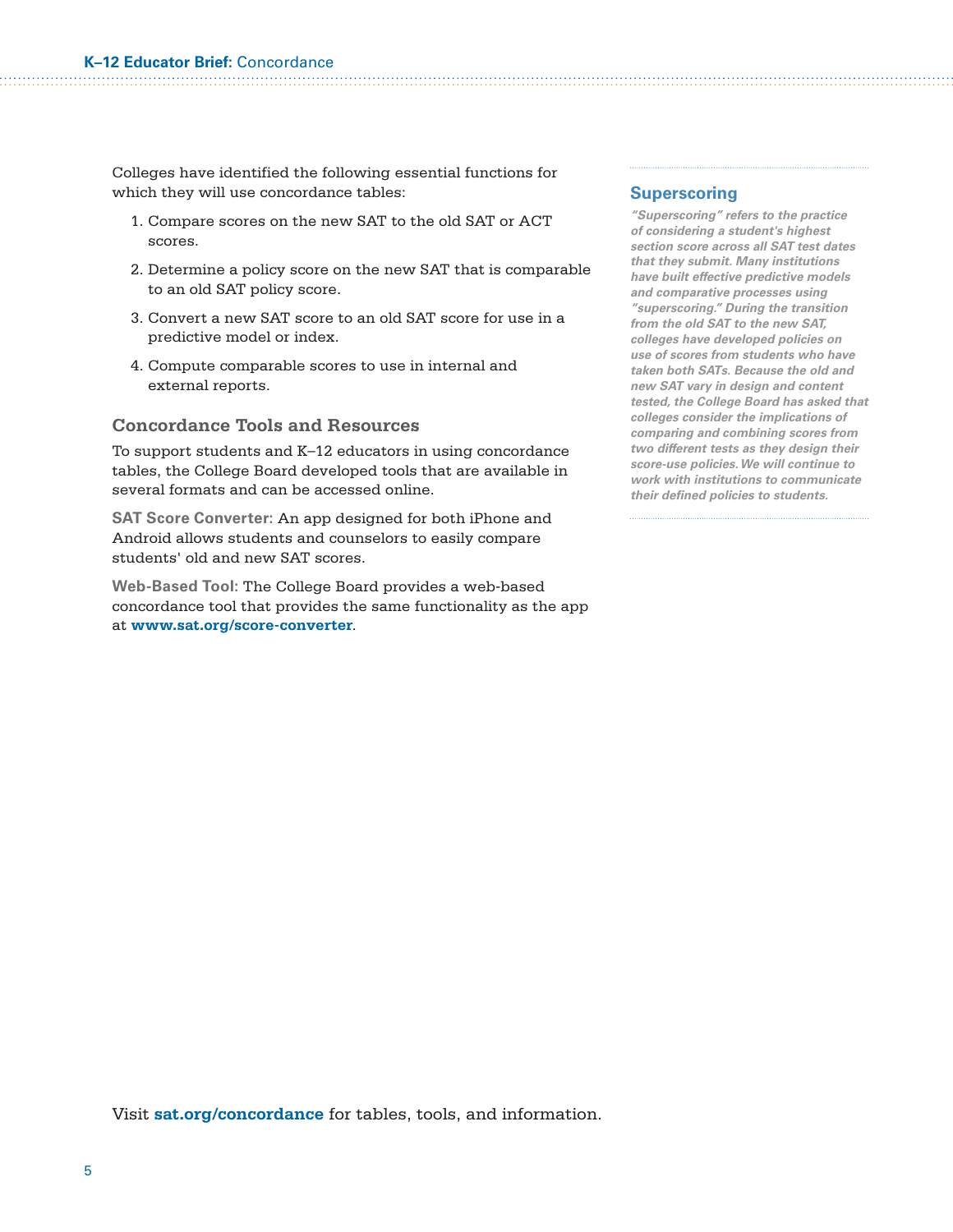# **Instructions for Concording New SAT Scores to Old SAT Scores**

Note: Two sets of tables are available: one to concord scores from the old SAT to the new SAT, and one from the new SAT to the old SAT. Be sure to use the appropriate direction — if you are starting with scores on the old SAT and need to concord to the new SAT, please see page 13 of this document: Instructions for Concording Old SAT scores to New SAT Scores.

| <b>YOU HAVE:</b><br><b>NEW SAT SCORES</b><br>Start with your scores<br>on the new SAT:       | <b>YOU WANT:</b><br><b>OLD SAT SCORES</b><br>Find the related score(s)<br>on the old SAT: | BY USING CONCORDANCE TABLE:                                                                                                                                                                                                                                                   |
|----------------------------------------------------------------------------------------------|-------------------------------------------------------------------------------------------|-------------------------------------------------------------------------------------------------------------------------------------------------------------------------------------------------------------------------------------------------------------------------------|
| <b>Total Score (ERW+M)</b><br>$(400 - 1600)$                                                 | Total 2400 (CR+W+M)<br>$(600 - 2400)$                                                     | Table 1: NEW SAT TO OLD SAT (TOTAL 2400)<br>Use this table to concord new SAT 1600<br>(Evidence-Based Reading and Writing + Math)<br>to old SAT 2400 (Critical Reading + Writing + Math)                                                                                      |
| <b>Total Score (ERW+M)</b><br>$(400-1600)$                                                   | Total $1600$ (CR+M)<br>$(400-1600)$                                                       | Table 2: NEW SAT TO OLD SAT (TOTAL 1600)<br>Use this table to concord new SAT 1600<br>(Evidence-Based Reading and Writing + Math)<br>to old SAT 1600 (Critical Reading + Math)                                                                                                |
| <b>Math Section (M)</b><br>$(200 - 800)$                                                     | <b>Math Section (M)</b><br>$(200 - 800)$                                                  | Table 3: NEW SAT MATH SECTION<br>TO OLD SAT MATH SECTION (M TO M)<br>Use this table to concord new<br><b>SAT Math Section to old SAT Math Section</b>                                                                                                                         |
| <b>Writing and</b><br>Language Test (WL)<br>$(10-40)$                                        | <b>Writing Section</b><br>(W)<br>$(200-800)$                                              | Table 4: NEW SAT WRITING AND LANGUAGE TEST<br>TO OLD SAT WRITING SECTION (WL TO W)<br>Use this table to concord new SAT Writing<br>and Language Test to old SAT Writing Section                                                                                               |
| <b>Reading Test</b><br>(R)<br>$(10-40)$                                                      | <b>Critical Reading</b><br><b>Section (CR)</b><br>$(200 - 800)$                           | Table 5: NEW SAT READING TEST<br>TO OLD SAT CRITICAL READING SECTION (R TO CR)<br>Use this table to concord new SAT Reading Test<br>to old SAT Critical Reading Section                                                                                                       |
| <b>Evidence-Based</b><br><b>Reading and Writing</b><br><b>Section (ERW)</b><br>$(200 - 800)$ | <b>Writing + Critical</b><br><b>Reading Sections</b><br>$(W + CR)$<br>$(400-1600)$        | Table 6: NEW SAT EVIDENCE-BASED READING<br>AND WRITING SECTION TO OLD SAT WRITING PLUS<br><b>CRITICAL READING SECTIONS (ERW TO W+CR)</b><br>Use this table to concord New SAT Evidence-Based Reading and<br>Writing Section to old SAT Writing plus Critical Reading Sections |

#### **[For more resources on concordance for Higher Education Professionals,](https://collegereadiness.collegeboard.org/educators/higher-ed)**  ▶ [Click Here](https://collegereadiness.collegeboard.org/educators/higher-ed)

**[For K-12 Professionals,](https://collegereadiness.collegeboard.org/educators/k-12)**  ▶ [Click Here](https://collegereadiness.collegeboard.org/educators/k-12)

. . . . . . . . . . . . . .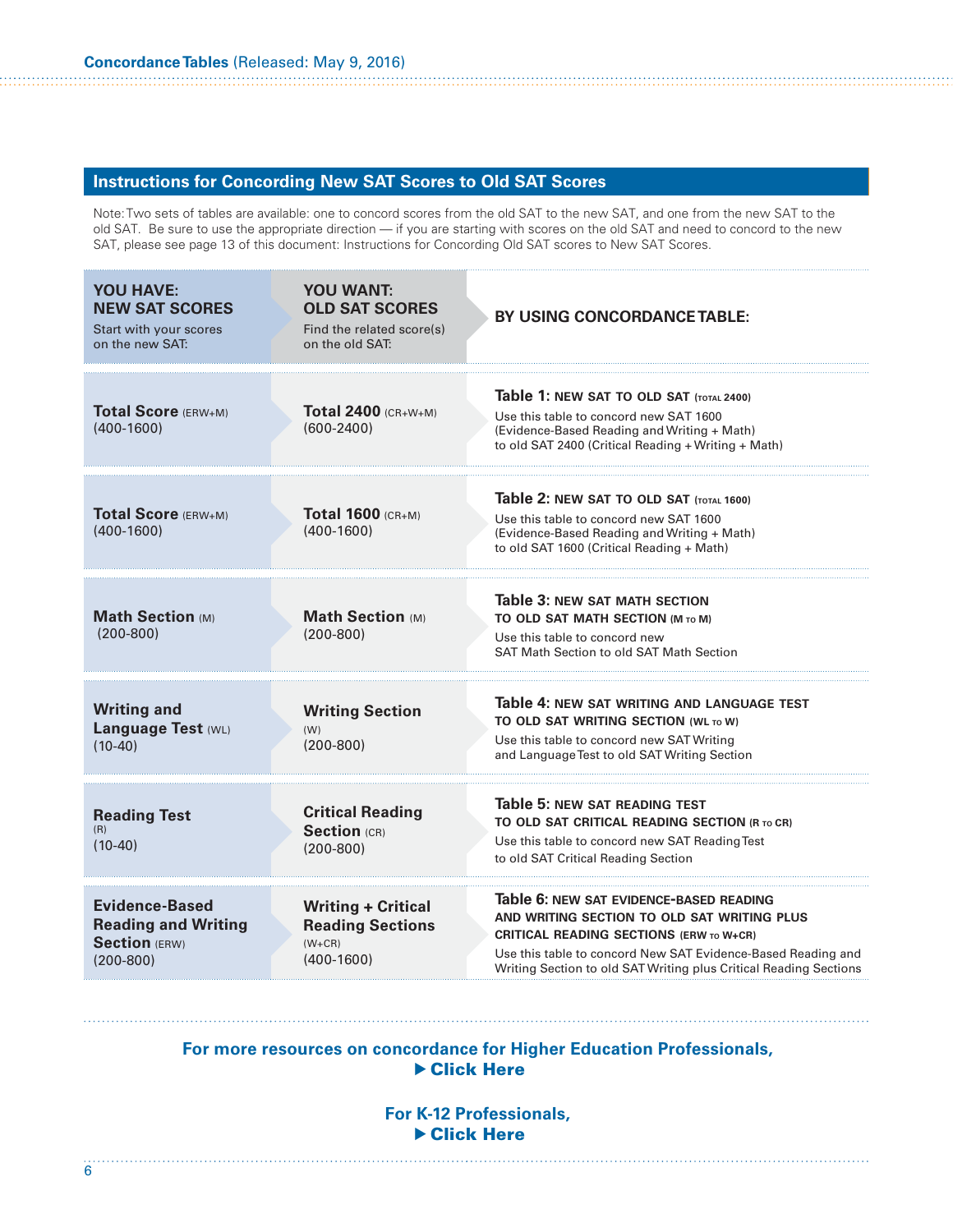#### **Instructions For Concording New SAT Scores to ACT Scores**

Start with your score on the new SAT and find the related score on the ACT by using these concordance tables.



**[For K-12 Professionals,](https://collegereadiness.collegeboard.org/educators/k-12)**  ▶ Click Here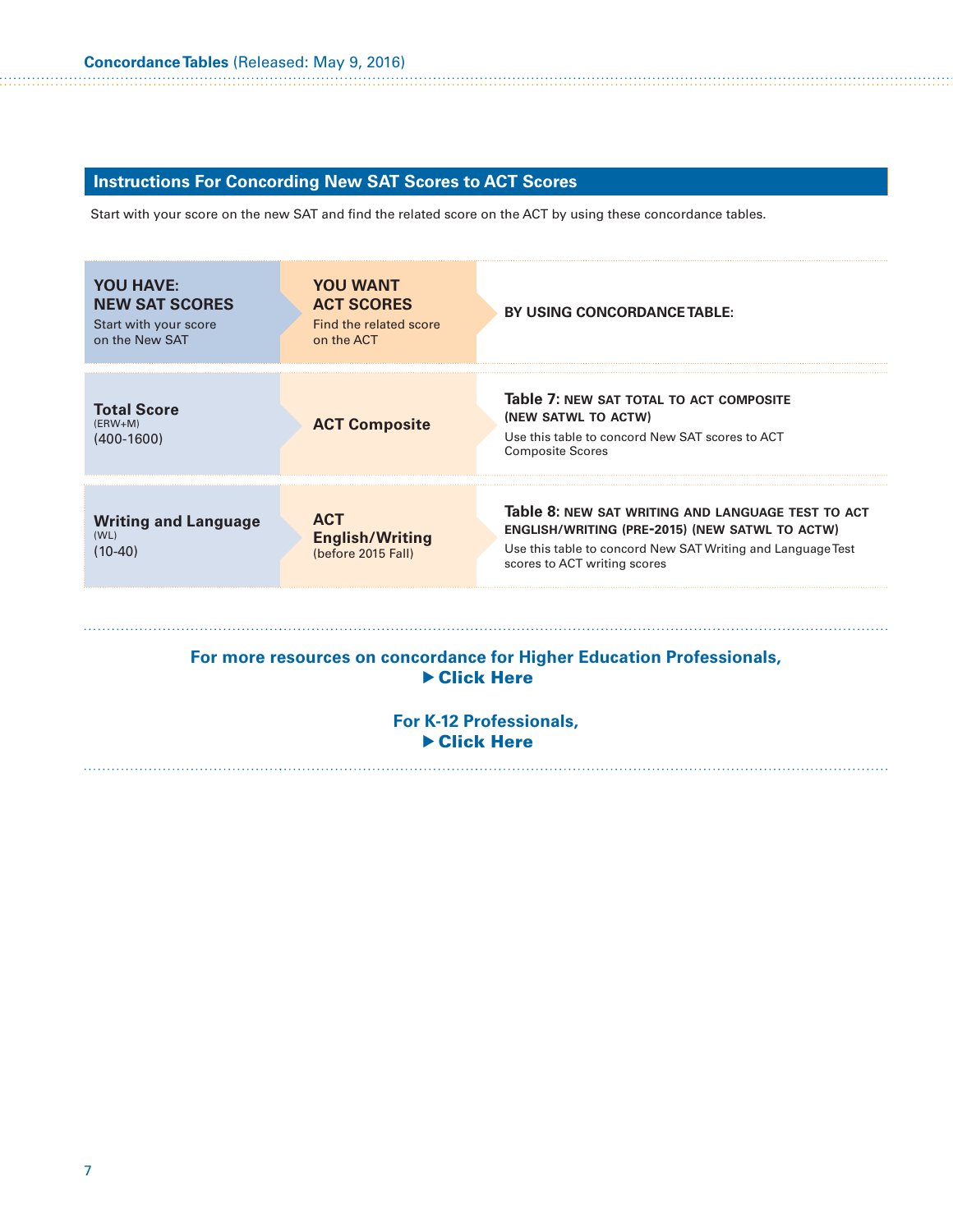|                                                 | <b>Table 1</b>                                  |                                                 |                                                 |                                                 |                                                 |                                                 |                                                 |  |  |  |  |  |
|-------------------------------------------------|-------------------------------------------------|-------------------------------------------------|-------------------------------------------------|-------------------------------------------------|-------------------------------------------------|-------------------------------------------------|-------------------------------------------------|--|--|--|--|--|
| New SAT<br><b>Total Score</b><br>$(400 - 1600)$ | Old SAT<br><b>Total Score</b><br>$(600 - 2400)$ | New SAT<br><b>Total Score</b><br>$(400 - 1600)$ | Old SAT<br><b>Total Score</b><br>$(600 - 2400)$ | New SAT<br><b>Total Score</b><br>$(400 - 1600)$ | Old SAT<br><b>Total Score</b><br>$(600 - 2400)$ | New SAT<br><b>Total Score</b><br>$(400 - 1600)$ | Old SAT<br><b>Total Score</b><br>$(600 - 2400)$ |  |  |  |  |  |
| 400                                             | 600                                             | 710                                             | 910                                             | 1020                                            | 1390                                            | 1330                                            | 1870                                            |  |  |  |  |  |
| 410                                             | 610                                             | 720                                             | 930                                             | 1030                                            | 1400                                            | 1340                                            | 1880                                            |  |  |  |  |  |
| 420                                             | 620                                             | 730                                             | 950                                             | 1040                                            | 1420                                            | 1350                                            | 1900                                            |  |  |  |  |  |
| 430                                             | 630                                             | 740                                             | 960                                             | 1050                                            | 1430                                            | 1360                                            | 1920                                            |  |  |  |  |  |
| 440                                             | 640                                             | 750                                             | 980                                             | 1060                                            | 1450                                            | 1370                                            | 1930                                            |  |  |  |  |  |
| 450                                             | 650                                             | 760                                             | 990                                             | 1070                                            | 1460                                            | 1380                                            | 1950                                            |  |  |  |  |  |
| 460                                             | 660                                             | 770                                             | 1010                                            | 1080                                            | 1480                                            | 1390                                            | 1970                                            |  |  |  |  |  |
| 470                                             | 670                                             | 780                                             | 1030                                            | 1090                                            | 1490                                            | 1400                                            | 1990                                            |  |  |  |  |  |
| 480                                             | 680                                             | 790                                             | 1040                                            | 1100                                            | 1510                                            | 1410                                            | 2000                                            |  |  |  |  |  |
| 490                                             | 690                                             | 800                                             | 1060                                            | 1110                                            | 1530                                            | 1420                                            | 2020                                            |  |  |  |  |  |
| 500                                             | 700                                             | 810                                             | 1070                                            | 1120                                            | 1540                                            | 1430                                            | 2040                                            |  |  |  |  |  |
| 510                                             | 710                                             | 820                                             | 1090                                            | 1130                                            | 1560                                            | 1440                                            | 2060                                            |  |  |  |  |  |
| 520                                             | 720                                             | 830                                             | 1110                                            | 1140                                            | 1570                                            | 1450                                            | 2080                                            |  |  |  |  |  |
| 530                                             | 730                                             | 840                                             | 1120                                            | 1150                                            | 1590                                            | 1460                                            | 2090                                            |  |  |  |  |  |
| 540                                             | 730                                             | 850                                             | 1140                                            | 1160                                            | 1610                                            | 1470                                            | 2110                                            |  |  |  |  |  |
| 550                                             | 740                                             | 860                                             | 1150                                            | 1170                                            | 1620                                            | 1480                                            | 2130                                            |  |  |  |  |  |
| 560                                             | 750                                             | 870                                             | 1170                                            | 1180                                            | 1640                                            | 1490                                            | 2150                                            |  |  |  |  |  |
| 570                                             | 760                                             | 880                                             | 1180                                            | 1190                                            | 1650                                            | 1500                                            | 2170                                            |  |  |  |  |  |
| 580                                             | 770                                             | 890                                             | 1200                                            | 1200                                            | 1670                                            | 1510                                            | 2190                                            |  |  |  |  |  |
| 590                                             | 780                                             | 900                                             | 1210                                            | 1210                                            | 1680                                            | 1520                                            | 2210                                            |  |  |  |  |  |
| 600                                             | 790                                             | 910                                             | 1220                                            | 1220                                            | 1700                                            | 1530                                            | 2230                                            |  |  |  |  |  |
| 610                                             | 800                                             | 920                                             | 1240                                            | 1230                                            | 1710                                            | 1540                                            | 2260                                            |  |  |  |  |  |
| 620                                             | 810                                             | 930                                             | 1250                                            | 1240                                            | 1730                                            | 1550                                            | 2280                                            |  |  |  |  |  |
| 630                                             | 820                                             | 940                                             | 1270                                            | 1250                                            | 1750                                            | 1560                                            | 2300                                            |  |  |  |  |  |
| 640                                             | 830                                             | 950                                             | 1280                                            | 1260                                            | 1760                                            | 1570                                            | 2330                                            |  |  |  |  |  |
| 650                                             | 840                                             | 960                                             | 1300                                            | 1270                                            | 1780                                            | 1580                                            | 2350                                            |  |  |  |  |  |
| 660                                             | 850                                             | 970                                             | 1310                                            | 1280                                            | 1790                                            | 1590                                            | 2370                                            |  |  |  |  |  |
| 670                                             | 860                                             | 980                                             | 1330                                            | 1290                                            | 1810                                            | 1600                                            | 2390                                            |  |  |  |  |  |
| 680                                             | 870                                             | 990                                             | 1340                                            | 1300                                            | 1820                                            |                                                 |                                                 |  |  |  |  |  |
| 690                                             | 880                                             | 1000                                            | 1360                                            | 1310                                            | 1840                                            |                                                 |                                                 |  |  |  |  |  |
| 700                                             | 900                                             | 1010                                            | 1370                                            | 1320                                            | 1850                                            |                                                 |                                                 |  |  |  |  |  |

# **New SAT to Old SAT Concordance Table (2400 Scale)**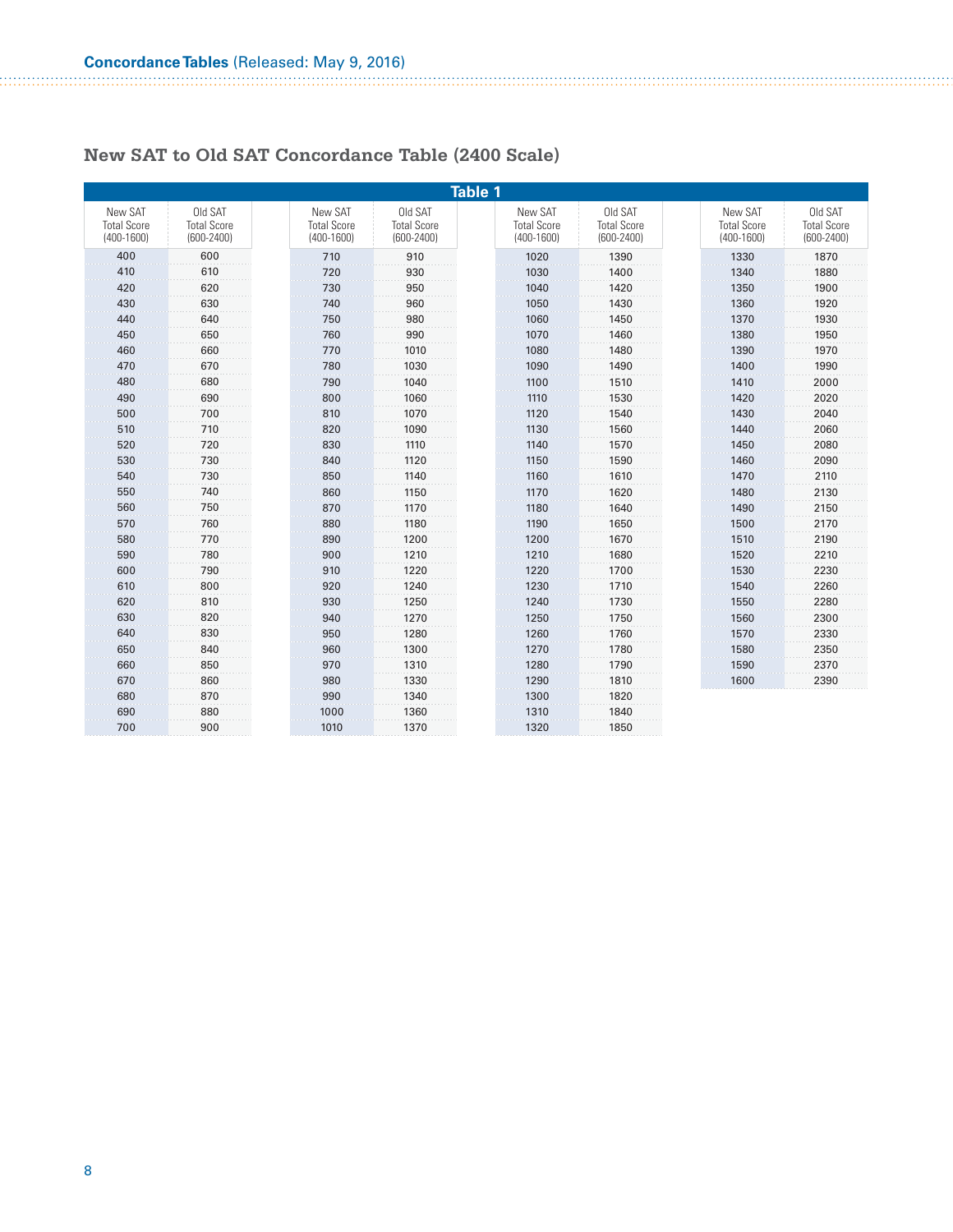|                                                 | <b>Table 2</b>                                  |                                                 |                                                 |                                                 |                                                 |                                                 |                                                 |  |  |  |  |  |
|-------------------------------------------------|-------------------------------------------------|-------------------------------------------------|-------------------------------------------------|-------------------------------------------------|-------------------------------------------------|-------------------------------------------------|-------------------------------------------------|--|--|--|--|--|
| New SAT<br><b>Total Score</b><br>$(400 - 1600)$ | Old SAT<br><b>Total Score</b><br>$(400 - 1600)$ | New SAT<br><b>Total Score</b><br>$(400 - 1600)$ | Old SAT<br><b>Total Score</b><br>$(400 - 1600)$ | New SAT<br><b>Total Score</b><br>$(400 - 1600)$ | Old SAT<br><b>Total Score</b><br>$(400 - 1600)$ | New SAT<br><b>Total Score</b><br>$(400 - 1600)$ | Old SAT<br><b>Total Score</b><br>$(400 - 1600)$ |  |  |  |  |  |
| 400                                             | 400                                             | 720                                             | 620                                             | 1040                                            | 960                                             | 1360                                            | 1300                                            |  |  |  |  |  |
| 410                                             | 410                                             | 730                                             | 630                                             | 1050                                            | 970                                             | 1370                                            | 1310                                            |  |  |  |  |  |
| 420                                             | 410                                             | 740                                             | 640                                             | 1060                                            | 980                                             | 1380                                            | 1320                                            |  |  |  |  |  |
| 430                                             | 420                                             | 750                                             | 660                                             | 1070                                            | 990                                             | 1390                                            | 1330                                            |  |  |  |  |  |
| 440                                             | 430                                             | 760                                             | 670                                             | 1080                                            | 1000                                            | 1400                                            | 1340                                            |  |  |  |  |  |
| 450                                             | 430                                             | 770                                             | 680                                             | 1090                                            | 1010                                            | 1410                                            | 1350                                            |  |  |  |  |  |
| 460                                             | 440                                             | 780                                             | 690                                             | 1100                                            | 1020                                            | 1420                                            | 1370                                            |  |  |  |  |  |
| 470                                             | 450                                             | 790                                             | 700                                             | 1110                                            | 1030                                            | 1430                                            | 1380                                            |  |  |  |  |  |
| 480                                             | 450                                             | 800                                             | 710                                             | 1120                                            | 1040                                            | 1440                                            | 1390                                            |  |  |  |  |  |
| 490                                             | 460                                             | 810                                             | 720                                             | 1130                                            | 1060                                            | 1450                                            | 1400                                            |  |  |  |  |  |
| 500                                             | 470                                             | 820                                             | 730                                             | 1140                                            | 1070                                            | 1460                                            | 1410                                            |  |  |  |  |  |
| 510                                             | 470                                             | 830                                             | 740                                             | 1150                                            | 1080                                            | 1470                                            | 1420                                            |  |  |  |  |  |
| 520                                             | 480                                             | 840                                             | 750                                             | 1160                                            | 1090                                            | 1480                                            | 1430                                            |  |  |  |  |  |
| 530                                             | 490                                             | 850                                             | 760                                             | 1170                                            | 1100                                            | 1490                                            | 1450                                            |  |  |  |  |  |
| 540                                             | 490                                             | 860                                             | 780                                             | 1180                                            | 1110                                            | 1500                                            | 1460                                            |  |  |  |  |  |
| 550                                             | 500                                             | 870                                             | 790                                             | 1190                                            | 1120                                            | 1510                                            | 1470                                            |  |  |  |  |  |
| 560                                             | 510                                             | 880                                             | 800                                             | 1200                                            | 1130                                            | 1520                                            | 1490                                            |  |  |  |  |  |
| 570                                             | 510                                             | 890                                             | 810                                             | 1210                                            | 1140                                            | 1530                                            | 1500                                            |  |  |  |  |  |
| 580                                             | 520                                             | 900                                             | 820                                             | 1220                                            | 1150                                            | 1540                                            | 1510                                            |  |  |  |  |  |
| 590                                             | 530                                             | 910                                             | 830                                             | 1230                                            | 1160                                            | 1550                                            | 1530                                            |  |  |  |  |  |
| 600                                             | 540                                             | 920                                             | 840                                             | 1240                                            | 1170                                            | 1560                                            | 1540                                            |  |  |  |  |  |
| 610                                             | 540                                             | 930                                             | 850                                             | 1250                                            | 1180                                            | 1570                                            | 1560                                            |  |  |  |  |  |
| 620                                             | 550                                             | 940                                             | 860                                             | 1260                                            | 1190                                            | 1580                                            | 1570                                            |  |  |  |  |  |
| 630                                             | 560                                             | 950                                             | 870                                             | 1270                                            | 1200                                            | 1590                                            | 1580                                            |  |  |  |  |  |
| 640                                             | 560                                             | 960                                             | 880                                             | 1280                                            | 1210                                            | 1600                                            | 1600                                            |  |  |  |  |  |
| 650                                             | 570                                             | 970                                             | 890                                             | 1290                                            | 1220                                            |                                                 |                                                 |  |  |  |  |  |
| 660                                             | 580                                             | 980                                             | 900                                             | 1300                                            | 1230                                            |                                                 |                                                 |  |  |  |  |  |
| 670                                             | 580                                             | 990                                             | 910                                             | 1310                                            | 1250                                            |                                                 |                                                 |  |  |  |  |  |
| 680                                             | 590                                             | 1000                                            | 920                                             | 1320                                            | 1260                                            |                                                 |                                                 |  |  |  |  |  |
| 690                                             | 600                                             | 1010                                            | 930                                             | 1330                                            | 1270                                            |                                                 |                                                 |  |  |  |  |  |
| 700                                             | 600                                             | 1020                                            | 940                                             | 1340                                            | 1280                                            |                                                 |                                                 |  |  |  |  |  |
| 710                                             | 610                                             | 1030                                            | 950                                             | 1350                                            | 1290                                            |                                                 |                                                 |  |  |  |  |  |

# **New SAT to Old SAT Concordance Table (1600 Scale)**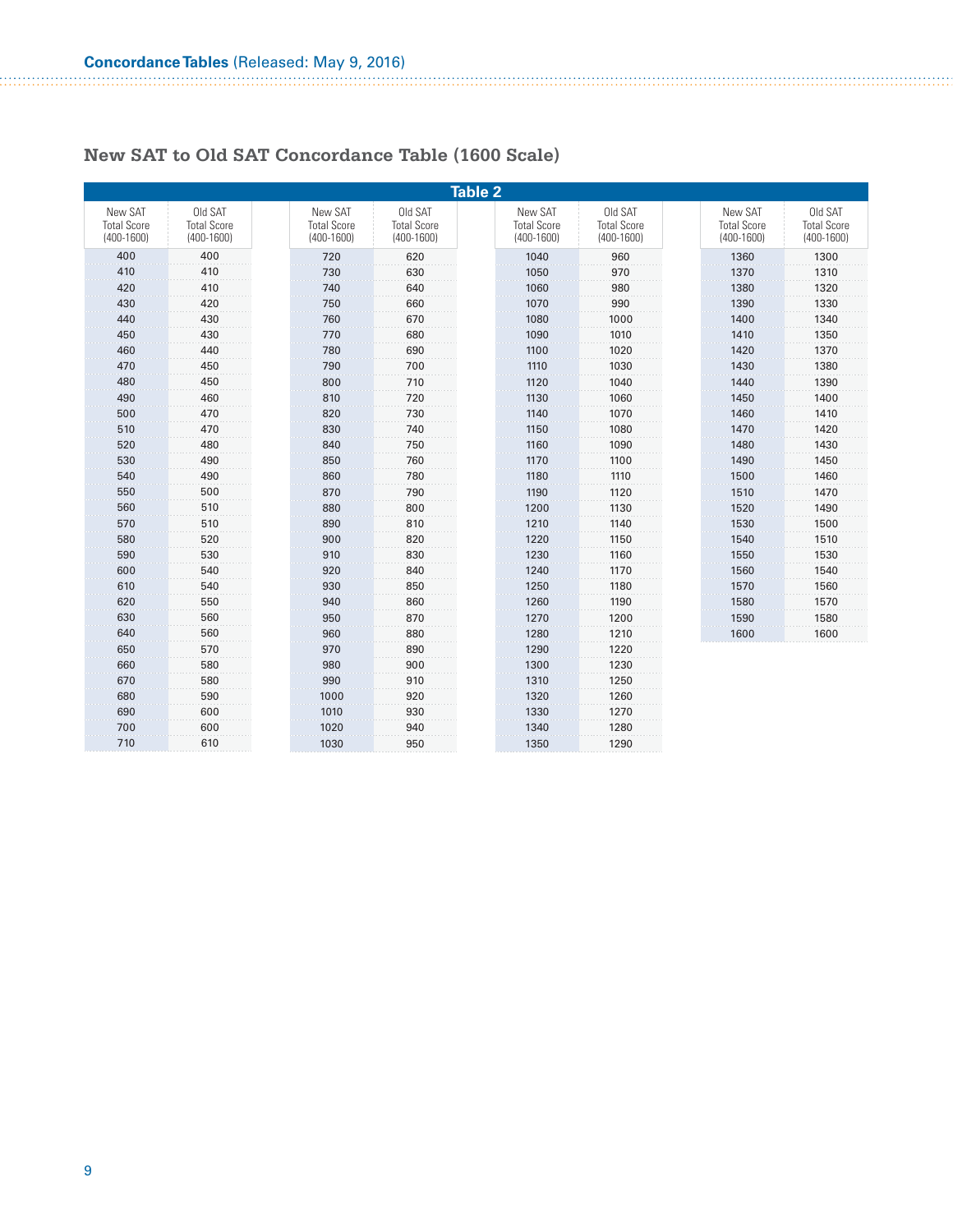|                                                 | Table 3                                         |                                                 |                                               |  |                                                 |                                                 |  |                                                 |                                                 |  |  |  |
|-------------------------------------------------|-------------------------------------------------|-------------------------------------------------|-----------------------------------------------|--|-------------------------------------------------|-------------------------------------------------|--|-------------------------------------------------|-------------------------------------------------|--|--|--|
| New SAT<br><b>Math Section</b><br>$(200 - 800)$ | Old SAT<br><b>Math Section</b><br>$(200 - 800)$ | New SAT<br><b>Math Section</b><br>$(200 - 800)$ | Old SAT<br><b>Math Section</b><br>$(200-800)$ |  | New SAT<br><b>Math Section</b><br>$(200 - 800)$ | Old SAT<br><b>Math Section</b><br>$(200 - 800)$ |  | New SAT<br><b>Math Section</b><br>$(200 - 800)$ | Old SAT<br><b>Math Section</b><br>$(200 - 800)$ |  |  |  |
| 200                                             | 200                                             | 360                                             | 310                                           |  | 520                                             | 490                                             |  | 680                                             | 650                                             |  |  |  |
| 210                                             | 200                                             | 370                                             | 330                                           |  | 530                                             | 500                                             |  | 690                                             | 660                                             |  |  |  |
| 220                                             | 210                                             | 380                                             | 340                                           |  | 540                                             | 510                                             |  | 700                                             | 670                                             |  |  |  |
| 230                                             | 220                                             | 390                                             | 350                                           |  | 550                                             | 520                                             |  | 710                                             | 680                                             |  |  |  |
| 240                                             | 220                                             | 400                                             | 360                                           |  | 560                                             | 530                                             |  | 720                                             | 690                                             |  |  |  |
| 250                                             | 230                                             | 410                                             | 370                                           |  | 570                                             | 550                                             |  | 730                                             | 700                                             |  |  |  |
| 260                                             | 240                                             | 420                                             | 380                                           |  | 580                                             | 560                                             |  | 740                                             | 710                                             |  |  |  |
| 270                                             | 240                                             | 430                                             | 390                                           |  | 590                                             | 570                                             |  | 750                                             | 720                                             |  |  |  |
| 280                                             | 250                                             | 440                                             | 400                                           |  | 600                                             | 580                                             |  | 760                                             | 740                                             |  |  |  |
| 290                                             | 260                                             | 450                                             | 410                                           |  | 610                                             | 590                                             |  | 770                                             | 750                                             |  |  |  |
| 300                                             | 260                                             | 460                                             | 420                                           |  | 620                                             | 600                                             |  | 780                                             | 760                                             |  |  |  |
| 310                                             | 270                                             | 470                                             | 430                                           |  | 630                                             | 610                                             |  | 790                                             | 780                                             |  |  |  |
| 320                                             | 280                                             | 480                                             | 440                                           |  | 640                                             | 620                                             |  | 800                                             | 800                                             |  |  |  |
| 330                                             | 280                                             | 490                                             | 450                                           |  | 650                                             | 630                                             |  |                                                 |                                                 |  |  |  |
| 340                                             | 290                                             | 500                                             | 460                                           |  | 660                                             | 640                                             |  |                                                 |                                                 |  |  |  |
| 350                                             | 300                                             | 510                                             | 470                                           |  | 670                                             | 650                                             |  |                                                 |                                                 |  |  |  |

#### **New SAT Math Section to Old SAT Math Section Concordance Table**

## **New SAT Writing and Language Test to Old SAT Writing Section Concordance Table**

| Table 4                                              |                             |                                         |                                         |                                                      |                                        |                                                    |                            |  |  |  |  |
|------------------------------------------------------|-----------------------------|-----------------------------------------|-----------------------------------------|------------------------------------------------------|----------------------------------------|----------------------------------------------------|----------------------------|--|--|--|--|
| New SAT<br>Writing and<br>Language Test<br>$(10-40)$ | Old SAT Writing<br>200-800) | New SAT<br>Writing and<br>Language Test | Old SAT Writing<br>Section<br>(200-800) | New SAT<br>Writing and<br>Language Test<br>$(11-40)$ | Old SAT Writing<br>Section<br>200-800) | New SAT<br>Writing and<br>Language Test<br>$10-40$ | Old SAT Writing<br>Section |  |  |  |  |
| 1 <sup>c</sup>                                       | 200                         |                                         | 320                                     |                                                      | 450                                    |                                                    | 630                        |  |  |  |  |
|                                                      | 220                         |                                         | 340                                     |                                                      | 470                                    |                                                    | 650                        |  |  |  |  |
|                                                      | 230                         | 20                                      | 350                                     |                                                      | 490<br>.                               |                                                    | 680                        |  |  |  |  |
|                                                      | 240                         |                                         | 370                                     |                                                      | 510<br>.                               |                                                    | 710                        |  |  |  |  |
|                                                      | 260                         | 22                                      | 380                                     |                                                      | 530                                    |                                                    | 740                        |  |  |  |  |
|                                                      | 270                         |                                         | 400                                     |                                                      | 550                                    |                                                    | 760                        |  |  |  |  |
|                                                      | 280                         |                                         |                                         |                                                      | 570                                    |                                                    | 790                        |  |  |  |  |
|                                                      | 30C                         |                                         |                                         |                                                      |                                        |                                                    |                            |  |  |  |  |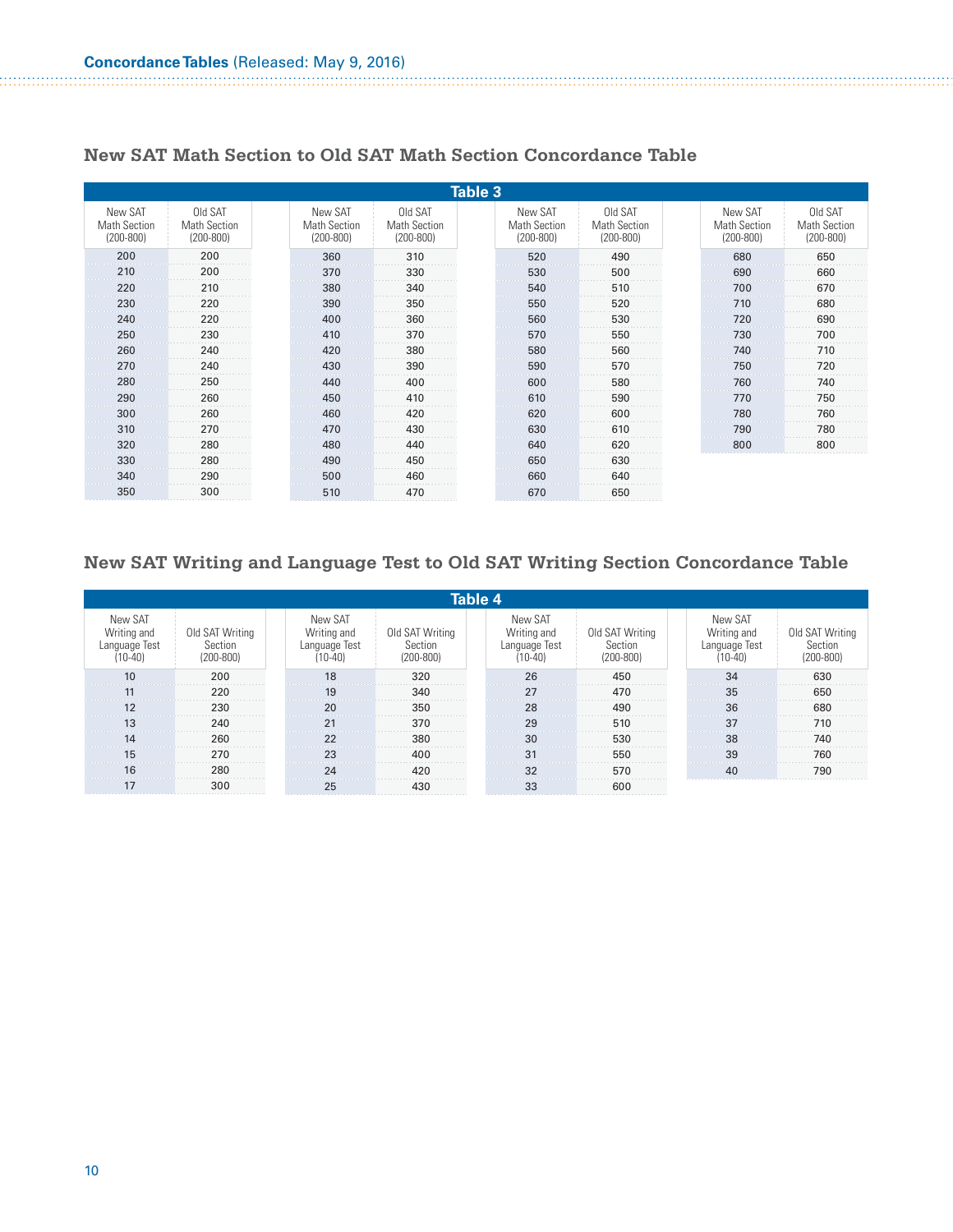|                                      | Table 5                                             |                                             |                                                         |                                      |                                                         |                                    |                                                         |  |  |  |  |  |
|--------------------------------------|-----------------------------------------------------|---------------------------------------------|---------------------------------------------------------|--------------------------------------|---------------------------------------------------------|------------------------------------|---------------------------------------------------------|--|--|--|--|--|
| New SAT<br>Reading Test<br>$(10-40)$ | Old SAT<br>Critical Reading<br>Section<br>(200-800) | New SAT<br><b>Reading Test</b><br>$(10-40)$ | Old SAT<br>Critical Reading<br>Section<br>$(200 - 800)$ | New SAT<br>Reading Test<br>$10 - 40$ | Old SAT<br>Critical Reading<br>Section<br>$(200 - 800)$ | New SAT<br>Reading Test<br>(10-40) | Old SAT<br>Critical Reading<br>Section<br>$(200 - 800)$ |  |  |  |  |  |
| 1 <sub>0</sub>                       | 200                                                 | 18                                          | 310                                                     | 26                                   | 480                                                     | 34                                 | 640                                                     |  |  |  |  |  |
|                                      | 210                                                 |                                             | 340                                                     |                                      | 500                                                     | 35                                 | 660                                                     |  |  |  |  |  |
|                                      | 220                                                 | 20                                          | 370                                                     | 28                                   | 520                                                     | 36                                 | 680                                                     |  |  |  |  |  |
|                                      | 240                                                 | -21                                         | 380                                                     | 29                                   | 530                                                     |                                    | 700                                                     |  |  |  |  |  |
|                                      | 250                                                 |                                             | 400                                                     |                                      | 550                                                     | 38                                 | 720                                                     |  |  |  |  |  |
|                                      | 260                                                 |                                             | $\Delta$ 20                                             |                                      | 570                                                     |                                    | 760                                                     |  |  |  |  |  |
|                                      | 270                                                 |                                             | 440                                                     |                                      | 590                                                     |                                    | 790                                                     |  |  |  |  |  |
|                                      | 280                                                 | 25                                          | 460                                                     | 33                                   | 610                                                     |                                    |                                                         |  |  |  |  |  |

## **New SAT Reading Test to Old SAT Critical Reading Section Concordance Table**

## **New SAT Evidence-Based Reading and Writing Section to Old SAT Writing plus Critical Reading Sections Concordance Table**

|                                                                                     | <b>Table 6</b>                                                            |                                                                                     |                                                                                  |  |                                                                              |                                                                           |  |                                                                                     |                                                                                  |  |  |
|-------------------------------------------------------------------------------------|---------------------------------------------------------------------------|-------------------------------------------------------------------------------------|----------------------------------------------------------------------------------|--|------------------------------------------------------------------------------|---------------------------------------------------------------------------|--|-------------------------------------------------------------------------------------|----------------------------------------------------------------------------------|--|--|
| New SAT<br>Evidence-Based<br>Reading and<br><b>Writing Section</b><br>$(200 - 800)$ | Old SAT<br>Writing plus<br>Critical Reading<br>Sections<br>$(400 - 1600)$ | New SAT<br>Evidence-Based<br>Reading and<br><b>Writing Section</b><br>$(200 - 800)$ | Old SAT<br>Writing plus<br><b>Critical Reading</b><br>Sections<br>$(400 - 1600)$ |  | New SAT<br>Evidence-Based<br>Reading and<br>Writing Section<br>$(200 - 800)$ | Old SAT<br>Writing plus<br>Critical Reading<br>Sections<br>$(400 - 1600)$ |  | New SAT<br>Evidence-Based<br>Reading and<br><b>Writing Section</b><br>$(200 - 800)$ | Old SAT<br>Writing plus<br><b>Critical Reading</b><br>Sections<br>$(400 - 1600)$ |  |  |
| 200                                                                                 | 400                                                                       | 360                                                                                 | 620                                                                              |  | 520                                                                          | 930                                                                       |  | 680                                                                                 | 1260                                                                             |  |  |
| 210                                                                                 | 410                                                                       | 370                                                                                 | 640                                                                              |  | 530                                                                          | 950                                                                       |  | 690                                                                                 | 1290                                                                             |  |  |
| 220                                                                                 | 420                                                                       | 380                                                                                 | 660                                                                              |  | 540                                                                          | 970                                                                       |  | 700                                                                                 | 1310                                                                             |  |  |
| 230                                                                                 | 430                                                                       | 390                                                                                 | 690                                                                              |  | 550                                                                          | 990                                                                       |  | 710                                                                                 | 1340                                                                             |  |  |
| 240                                                                                 | 440                                                                       | 400                                                                                 | 710                                                                              |  | 560                                                                          | 1010                                                                      |  | 720                                                                                 | 1370                                                                             |  |  |
| 250                                                                                 | 440                                                                       | 410                                                                                 | 730                                                                              |  | 570                                                                          | 1020                                                                      |  | 730                                                                                 | 1390                                                                             |  |  |
| 260                                                                                 | 450                                                                       | 420                                                                                 | 750                                                                              |  | 580                                                                          | 1040                                                                      |  | 740                                                                                 | 1420                                                                             |  |  |
| 270                                                                                 | 460                                                                       | 430                                                                                 | 770                                                                              |  | 590                                                                          | 1060                                                                      |  | 750                                                                                 | 1450                                                                             |  |  |
| 280                                                                                 | 470                                                                       | 440                                                                                 | 790                                                                              |  | 600                                                                          | 1080                                                                      |  | 760                                                                                 | 1480                                                                             |  |  |
| 290                                                                                 | 480                                                                       | 450                                                                                 | 800                                                                              |  | 610                                                                          | 1100                                                                      |  | 770                                                                                 | 1510                                                                             |  |  |
| 300                                                                                 | 490                                                                       | 460                                                                                 | 820                                                                              |  | 620                                                                          | 1120                                                                      |  | 780                                                                                 | 1540                                                                             |  |  |
| 310                                                                                 | 500                                                                       | 470                                                                                 | 840                                                                              |  | 630                                                                          | 1150                                                                      |  | 790                                                                                 | 1560                                                                             |  |  |
| 320                                                                                 | 520                                                                       | 480                                                                                 | 860                                                                              |  | 640                                                                          | 1170                                                                      |  | 800                                                                                 | 1590                                                                             |  |  |
| 330                                                                                 | 550                                                                       | 490                                                                                 | 880                                                                              |  | 650                                                                          | 1190                                                                      |  |                                                                                     |                                                                                  |  |  |
| 340                                                                                 | 570                                                                       | 500                                                                                 | 890                                                                              |  | 660                                                                          | 1210                                                                      |  |                                                                                     |                                                                                  |  |  |
| 350                                                                                 | 600                                                                       | 510                                                                                 | 910                                                                              |  | 670                                                                          | 1240                                                                      |  |                                                                                     |                                                                                  |  |  |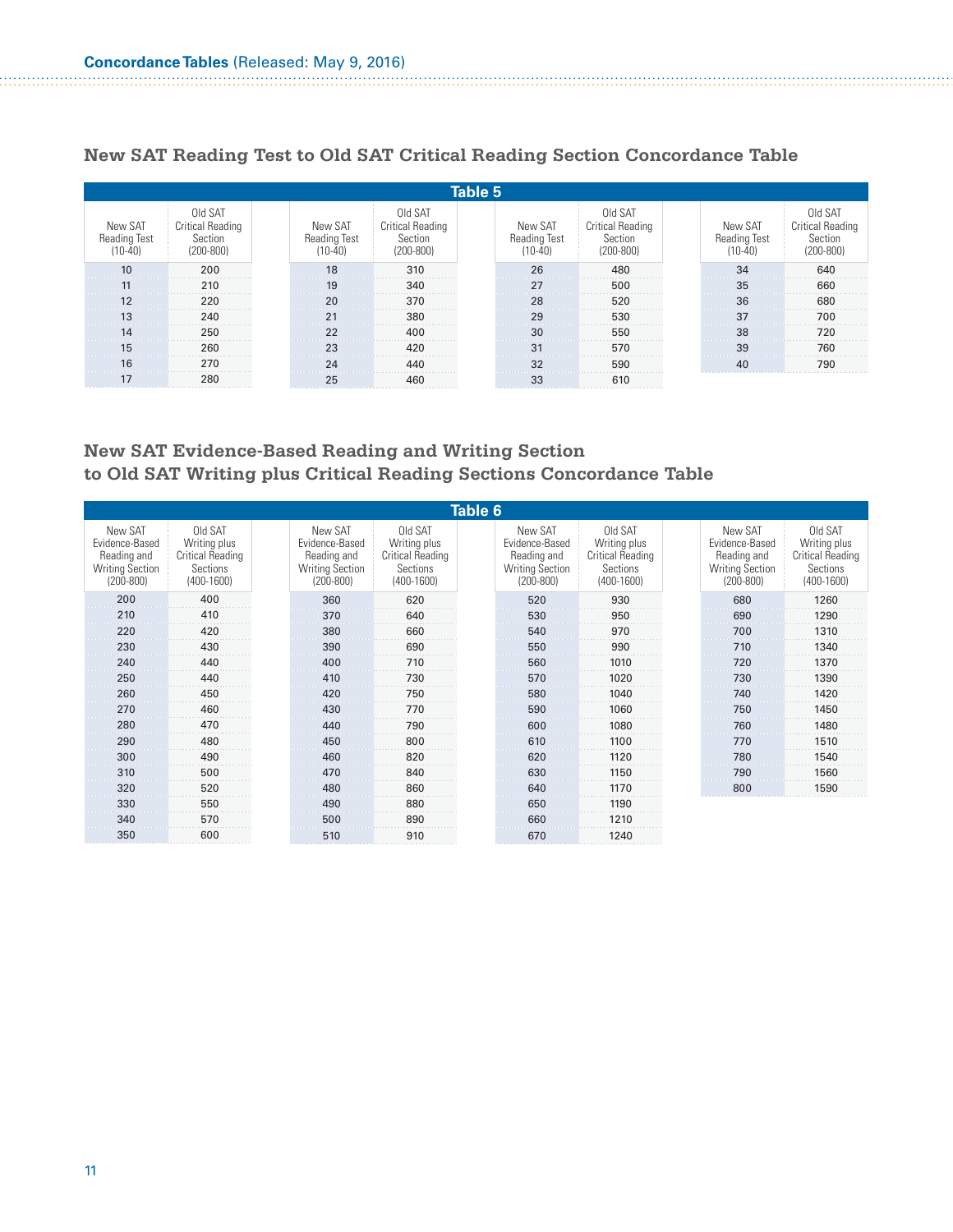| <b>Table 7</b>                |                               |  |                                 |                               |  |                               |                               |  |                               |                               |  |
|-------------------------------|-------------------------------|--|---------------------------------|-------------------------------|--|-------------------------------|-------------------------------|--|-------------------------------|-------------------------------|--|
| New SAT Total<br>$(400-1600)$ | <b>ACT Composite</b><br>Score |  | New SAT Total<br>$(400 - 1600)$ | <b>ACT Composite</b><br>Score |  | New SAT Total<br>$(400-1600)$ | <b>ACT Composite</b><br>Score |  | New SAT Total<br>$(400-1600)$ | <b>ACT Composite</b><br>Score |  |
| 1600                          | 36                            |  | 1330                            | 28                            |  | 1060                          | 21                            |  | 790                           | 14                            |  |
| 1590                          | 35                            |  | 1320                            | 28                            |  | 1050                          | 20                            |  | 780                           | 14                            |  |
| 1580                          | 35                            |  | 1310                            | 28                            |  | 1040                          | 20                            |  | 770                           | 14                            |  |
| 1570                          | 35                            |  | 1300                            | 27                            |  | 1030                          | 20                            |  | 760                           | 14                            |  |
| 1560                          | 35                            |  | 1290                            | 27                            |  | 1020                          | 20                            |  | 750                           | 13                            |  |
| 1550                          | 34                            |  | 1280                            | 27                            |  | 1010                          | 19                            |  | 740                           | 13                            |  |
| 1540                          | 34                            |  | 1270                            | 26                            |  | 1000                          | 19                            |  | 730                           | 13                            |  |
| 1530                          | 34                            |  | 1260                            | 26                            |  | 990                           | 19                            |  | 720                           | 13                            |  |
| 1520                          | 34                            |  | 1250                            | 26                            |  | 980                           | 19                            |  | 710                           | 12                            |  |
| 1510                          | 33                            |  | 1240                            | 26                            |  | 970                           | 18                            |  | 700                           |                               |  |
| 1500                          | 33                            |  | 1230                            | 25                            |  | 960                           | 18                            |  | 690                           | 12                            |  |
| 1490                          | 33                            |  | 1220                            | 25                            |  | 950                           | 18                            |  | 680                           | 12                            |  |
| 1480                          | 32                            |  | 1210                            | 25                            |  | 940                           | 18                            |  | 670                           | 12                            |  |
| 1470                          | 32                            |  | 1200                            | 25                            |  | 930                           | 17                            |  | 660                           | 12                            |  |
| 1460                          | 32                            |  | 1190                            | 24                            |  | 920                           |                               |  | 650                           | 12                            |  |
| 1450                          | 32                            |  | 1180                            | 24                            |  | 910                           |                               |  | 640                           | 12                            |  |
| 1440                          | 31                            |  | 1170                            | 24                            |  | 900                           | 17                            |  | 630                           | 12                            |  |
| 1430                          | 31                            |  | 1160                            | 24                            |  | 890                           | 16                            |  | 620                           |                               |  |
| 1420                          | 31                            |  | 1150                            | 23                            |  | 880                           | 16                            |  | 610                           | 11                            |  |
| 1410                          | 30                            |  | 1140                            | 23                            |  | 870                           | 16                            |  | 600                           |                               |  |
| 1400                          | 30                            |  | 1130                            | 23                            |  | 860                           | 16                            |  | 590                           |                               |  |
| 1390                          | 30                            |  | 1120                            | 22                            |  | 850                           | 15                            |  | 580                           |                               |  |
| 1380                          | 29                            |  | 1110                            | 22                            |  | 840                           | 15                            |  | 570                           |                               |  |
| 1370                          | 29                            |  | 1100                            | 22                            |  | 830                           | 15                            |  | 560                           | 11                            |  |
| 1360                          | 29                            |  | 1090                            | 21                            |  | 820                           | 15                            |  |                               |                               |  |
| 1350                          | 29                            |  | 1080                            | 21                            |  | 810                           | 15                            |  |                               |                               |  |
| 1340                          | 28                            |  | 1070                            | 21                            |  | 800                           | 14                            |  |                               |                               |  |

#### **New SAT to ACT Concordance Table**

For lower score points, there is not enough data to produce a valid concordance between the new SAT and ACT.

## **New SAT Writing and Language to ACT English/Writing Concordance Table**

| Table 8                |  |                        |  |                        |  |                                    |  |  |  |  |
|------------------------|--|------------------------|--|------------------------|--|------------------------------------|--|--|--|--|
| New SAT<br>Writing and |  | New SAT<br>Writing and |  | New SAT<br>Writing and |  | New SAT<br>Writing and<br>Language |  |  |  |  |
|                        |  |                        |  |                        |  |                                    |  |  |  |  |
|                        |  |                        |  |                        |  |                                    |  |  |  |  |
|                        |  |                        |  |                        |  |                                    |  |  |  |  |
|                        |  |                        |  |                        |  |                                    |  |  |  |  |
|                        |  |                        |  |                        |  |                                    |  |  |  |  |
|                        |  |                        |  |                        |  |                                    |  |  |  |  |

Because of changes to the ACT writing test introduced in 2015, the concorded score for the ACT Combined English/Writing is only applicable if you took the ACT prior to Septemeber 2015.

For lower score points, there is not enough data to produce a valid concordance between the new SAT and ACT.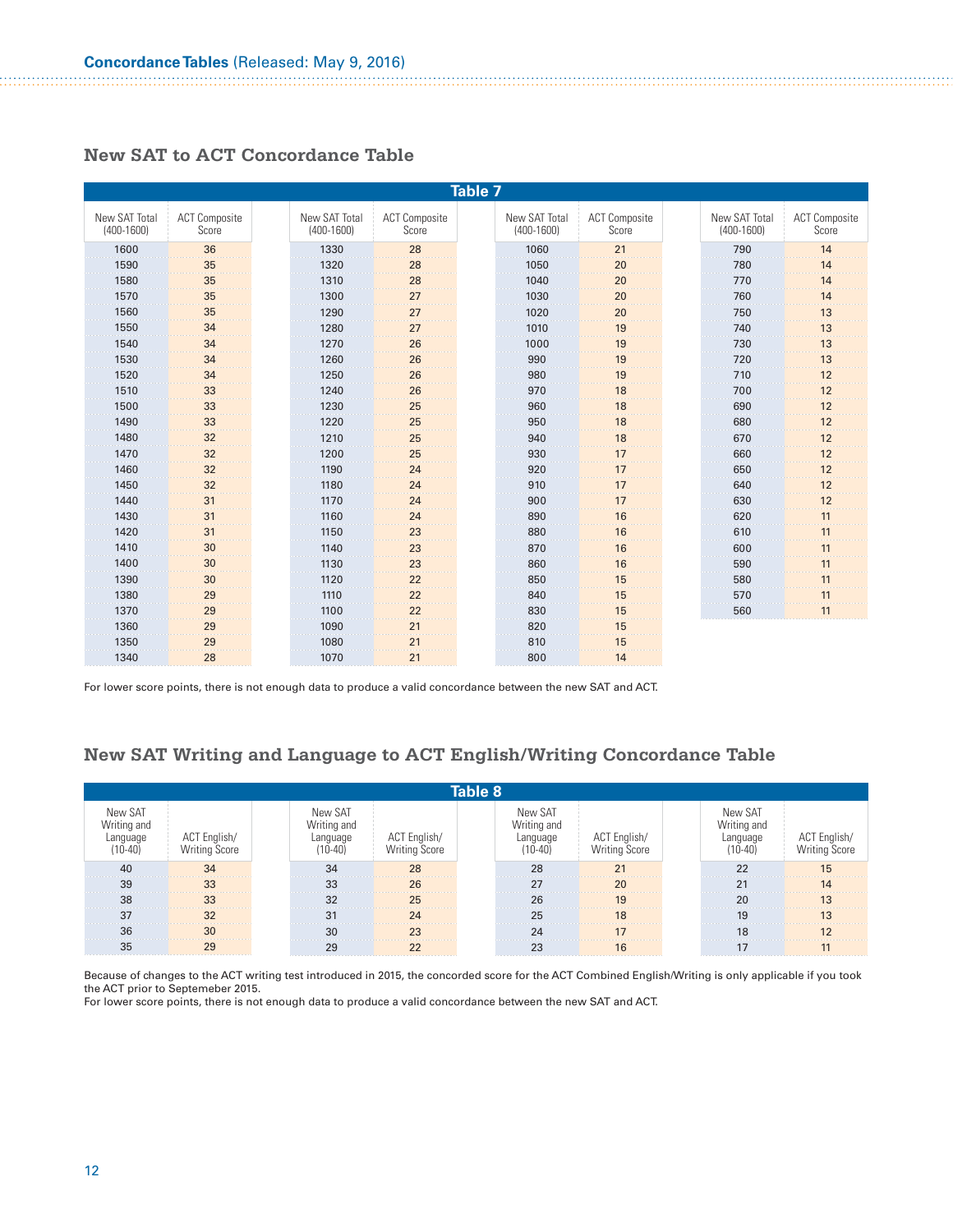# **Instructions for Concording Old SAT Scores to New SAT Scores**

**Note:**Two sets of tables are available: one to concord scores from the old SAT to the new SAT, and one from the new SAT to the old SAT. Be sure to use the appropriate direction — If you are starting with scores on the new SAT and need to concord to the old SAT, please see page 6 of this document: Instructions for Concording New SAT Scores to Old SAT Scores.

| <b>YOU HAVE:</b><br><b>OLD SAT SCORES</b><br>Start with your score<br>on the old SAT: | <b>YOU WANT:</b><br><b>NEW SAT SCORES</b><br>Find the related score(s)<br>on the new SAT: | BY USING CONCORDANCE TABLE:                                                                                                                                                                                                                                                    |
|---------------------------------------------------------------------------------------|-------------------------------------------------------------------------------------------|--------------------------------------------------------------------------------------------------------------------------------------------------------------------------------------------------------------------------------------------------------------------------------|
| Total 2400 (CR+W+M)<br>$(600-2400)$                                                   | Total Score (ERW+M)<br>$(400-1600)$                                                       | Table 9: OLD SAT TO NEW SAT (TOTAL 2400)<br>Use this table to concord old SAT 2400<br>(Critical Reading + Writing + Math) to New SAT 1600<br>(Evidence-Based Reading and Writing + Math)                                                                                       |
| <b>Total 1600 (CR+M)</b><br>$(400-1600)$                                              | Total Score (ERW+M)<br>$(400-1600)$                                                       | Table 10: OLD SAT TO NEW SAT (TOTAL 1600)<br>Use this table to concord old SAT 1600<br>(Critical Reading + Math) to New SAT 1600<br>(Evidence-Based Reading and Writing + Math)                                                                                                |
| <b>Writing plus Critical</b><br><b>Reading Sections</b><br>$(W + CR)$<br>$(400-1600)$ | Evidence-Based<br><b>Reading and Writing</b><br><b>Section (ERW)</b><br>$(200-800)$       | Table 11: OLD SAT WRITING PLUS CRITICAL READING<br>SECTIONS TO NEW SAT EVIDENCE-BASED READING AND<br><b>WRITING SECTION (W+CR TO ERW)</b><br>Use this table to concord Old SAT Writing plus Critical Reading<br>Sections to New SAT Evidence-Based Reading and Writing Section |
| <b>Math Section</b><br>(M)<br>$(200-800)$                                             | <b>Math Section (M)</b><br>and Math Test (MT)<br>(200-800 and 10-40)                      | Table 12: OLD SAT MATH SECTION TO NEW SAT MATH<br><b>SECTION TO NEW SAT MATH TEST (M TO M TO MT)</b><br>Use this table to concord old SAT Math Section to New<br>SAT Math Section, and to concord the old SAT Math Section<br>to the new SAT Math Test                         |
| <b>Writing Section</b><br>(W)<br>$(200-800)$                                          | <b>Writing and</b><br>Language Test (WL)<br>$(10-40)$                                     | Table 13: OLD SAT WRITING SECTION TO NEW<br>SAT WRITING AND LANGUAGE TEST (W TO WL)<br>Use this table to concord old SAT Writing Section<br>to new SAT Writing and Language Test                                                                                               |
| <b>Critical Reading</b><br><b>Section (CR)</b><br>$(200-800)$                         | <b>Reading Test</b><br>(R)<br>$(10-40)$                                                   | Table 14: OLD SAT CRITICAL READING SECTION<br>TO NEW SAT READING TEST (CR TO R)<br>Use this table to concord old SAT Critical Reading Section<br>to New SAT Reading Test                                                                                                       |

#### **[For more resources on concordance for Higher Education Professionals,](https://collegereadiness.collegeboard.org/educators/higher-ed)**  ▶ [Click Here](https://collegereadiness.collegeboard.org/educators/higher-ed)

**[For K-12 Professionals,](https://collegereadiness.collegeboard.org/educators/k-12)**  ▶ [Click Here](https://collegereadiness.collegeboard.org/educators/k-12)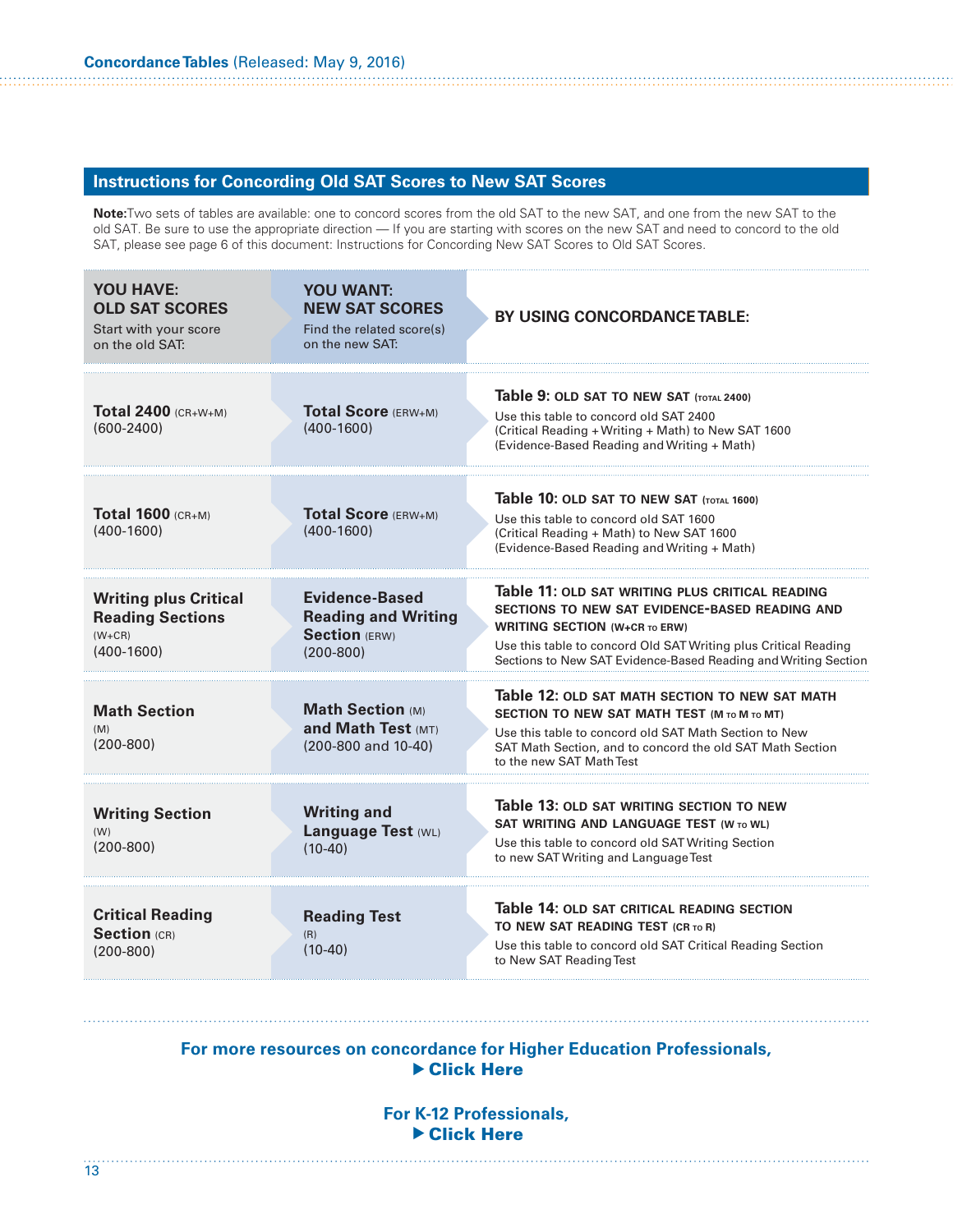# **Instructions For Concording ACT Scores to New SAT Scores**

Start with your score on the ACT and find the related score on the new SAT by using these concordance tables.

| <b>YOU HAVE:</b><br><b>ACT SCORES</b><br>Start with your score<br>on the ACT | <b>YOU WANT:</b><br><b>NEW SAT SCORES</b><br>Find the related score<br>on the new SAT | BY USING CONCORDANCE TABLE:                                                                                                                                                            |
|------------------------------------------------------------------------------|---------------------------------------------------------------------------------------|----------------------------------------------------------------------------------------------------------------------------------------------------------------------------------------|
| <b>ACT Composite</b>                                                         | <b>Total Score (ERW+M)</b><br>$(400-1600)$                                            | Table 15: ACT COMPOSITE TO NEW SAT TOTAL<br>(ACT TO NEW SAT)<br>Use this table to concord ACT scores to new SAT scores                                                                 |
| <b>ACT English/</b><br><b>Writing</b><br>(before 2015 Fall)                  | <b>Writing and</b><br><b>Language (WL)</b><br>$(10-40)$                               | Table 16: ACT ENGLISH/WRITING (PRE-2015) TO NEW SAT<br>WRITING AND LANGUAGE (ACTW TO SAT WL)<br>Use this table to concord ACT writing scores to new<br>SAT Writing and Language scores |

## **[For more resources on concordance for Higher Education Professionals,](https://collegereadiness.collegeboard.org/educators/higher-ed)**  ▶ Click Here

**[For K-12 Professionals,](https://collegereadiness.collegeboard.org/educators/k-12)**  ▶ Click Here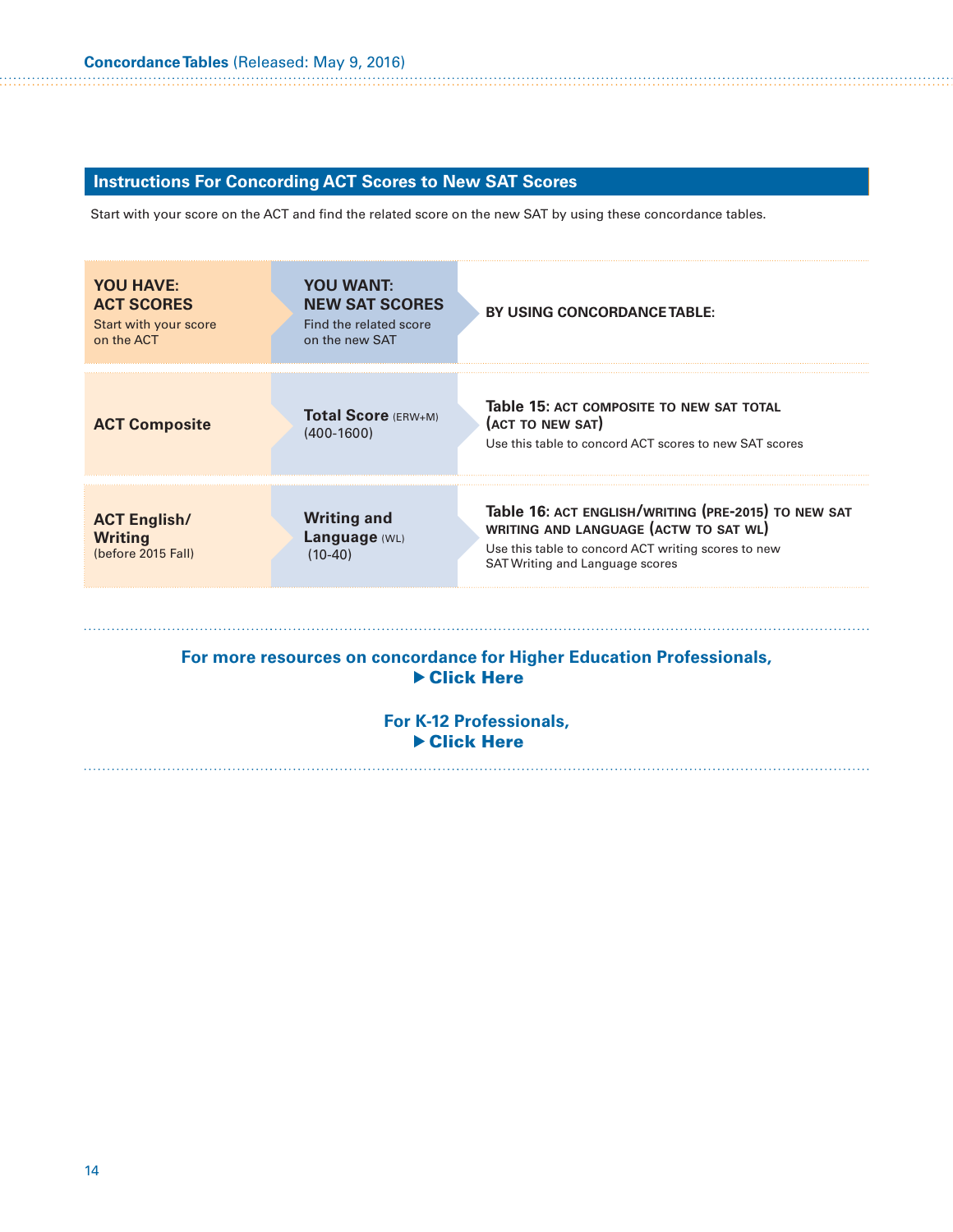## **Old SAT to New SAT Concordance Table (2400 Scale)**

| <b>Table 9</b>                |                               |                               |                               |                               |                               |                               |                               |  |  |  |  |
|-------------------------------|-------------------------------|-------------------------------|-------------------------------|-------------------------------|-------------------------------|-------------------------------|-------------------------------|--|--|--|--|
| Old SAT<br><b>Total Score</b> | New SAT<br><b>Total Score</b> | Old SAT<br><b>Total Score</b> | New SAT<br><b>Total Score</b> | Old SAT<br><b>Total Score</b> | New SAT<br><b>Total Score</b> | Old SAT<br><b>Total Score</b> | New SAT<br><b>Total Score</b> |  |  |  |  |
| $(600 - 2400)$                | $(400 - 1600)$                | $(600 - 2400)$                | $(400-1600)$                  | $(600 - 2400)$                | $(400 - 1600)$                | $(600 - 2400)$                | $(400 - 1600)$                |  |  |  |  |
| 600                           | 400                           | 1060                          | 800                           | 1520                          | 1110                          | 1980                          | 1400                          |  |  |  |  |
| 610                           | 410                           | 1070                          | 810                           | 1530                          | 1110                          | 1990                          | 1400                          |  |  |  |  |
| 620                           | 420                           | 1080                          | 810                           | 1540                          | 1120                          | 2000                          | 1410                          |  |  |  |  |
| 630                           | 430                           | 1090                          | 820                           | 1550                          | 1120                          | 2010                          | 1410                          |  |  |  |  |
| 640                           | 440                           | 1100                          | 830                           | 1560                          | 1130                          | 2020                          | 1420                          |  |  |  |  |
| 650                           | 450                           | 1110                          | 830                           | 1570                          | 1140                          | 2030                          | 1430                          |  |  |  |  |
| 660                           | 460                           | 1120                          | 840                           | 1580                          | 1140                          | 2040                          | 1430                          |  |  |  |  |
| 670                           | 470                           | 1130                          | 850                           | 1590                          | 1150                          | 2050                          | 1440                          |  |  |  |  |
| 680                           | 480                           | 1140                          | 850                           | 1600                          | 1160                          | 2060                          | 1440                          |  |  |  |  |
| 690                           | 490                           | 1150                          | 860                           | 1610                          | 1160                          | 2070                          | 1450                          |  |  |  |  |
| 700                           | 500                           | 1160                          | 870                           | 1620                          | 1170                          | 2080                          | 1450                          |  |  |  |  |
| 710                           | 510                           | 1170                          | 870                           | 1630                          | 1180                          | 2090                          | 1460                          |  |  |  |  |
| 720                           | 520                           | 1180                          | 880                           | 1640                          | 1180                          | 2100                          | 1470                          |  |  |  |  |
| 730                           | 530                           | 1190                          | 890                           | 1650                          | 1190                          | 2110                          | 1470                          |  |  |  |  |
| 740                           | 540                           | 1200                          | 890                           | 1660                          | 1200                          | 2120                          | 1480                          |  |  |  |  |
| 750                           | 550                           | 1210                          | 900                           | 1670                          | 1200                          | 2130                          | 1480                          |  |  |  |  |
| 760                           | 560                           | 1220                          | 910                           | 1680                          | 1210                          | 2140                          | 1490                          |  |  |  |  |
| 770                           | 580                           | 1230                          | 910                           | 1690                          | 1210                          | 2150                          | 1490                          |  |  |  |  |
| 780                           | 590                           | 1240                          | 920                           | 1700                          | 1220                          | 2160                          | 1500                          |  |  |  |  |
| 790                           | 600                           | 1250                          | 930                           | 1710                          | 1230                          | 2170                          | 1500                          |  |  |  |  |
| 800                           | 610                           | 1260                          | 930                           | 1720                          | 1230                          | 2180                          | 1510                          |  |  |  |  |
| 810                           | 620                           | 1270                          | 940                           | 1730                          | 1240                          | 2190                          | 1510                          |  |  |  |  |
| 820                           | 630                           | 1280                          | 950                           | 1740                          | 1250                          | 2200                          | 1510                          |  |  |  |  |
| 830                           | 640                           | 1290                          | 950                           | 1750                          | 1250                          | 2210                          | 1520                          |  |  |  |  |
| 840                           | 650                           | 1300                          | 960                           | 1760                          | 1260                          | 2220                          | 1520                          |  |  |  |  |
| 850                           | 660                           | 1310                          | 970                           | 1770                          | 1270                          | 2230                          | 1530                          |  |  |  |  |
| 860                           | 670                           | 1320                          | 980                           | 1780                          | 1270                          | 2240                          | 1530                          |  |  |  |  |
| 870                           | 680                           | 1330                          | 980                           | 1790                          | 1280                          | 2250                          | 1540                          |  |  |  |  |
| 880                           | 690                           | 1340                          | 990                           | 1800                          | 1290                          | 2260                          | 1540                          |  |  |  |  |
| 890                           | 690                           | 1350                          | 1000                          | 1810                          | 1290                          | 2270                          | 1550                          |  |  |  |  |
| 900                           | 700                           | 1360                          | 1000                          | 1820                          | 1300                          | 2280                          | 1550                          |  |  |  |  |
| 910                           | 710                           | 1370                          | 1010                          | 1830                          | 1300                          | 2290                          | 1550                          |  |  |  |  |
| 920                           | 710                           | 1380                          | 1020                          | 1840                          | 1310                          | 2300                          | 1560                          |  |  |  |  |
| 930                           | 720                           | 1390                          | 1020                          | 1850                          | 1320                          | 2310                          | 1560                          |  |  |  |  |
| 940                           | 730                           | 1400                          | 1030                          | 1860                          | 1320                          | 2320                          | 1570                          |  |  |  |  |
| 950                           | 730                           | 1410                          | 1030                          | 1870                          | 1330                          | 2330                          | 1570                          |  |  |  |  |
| 960                           | 740                           | 1420                          | 1040                          | 1880                          | 1340                          | 2340                          | 1580                          |  |  |  |  |
| 970                           | 740                           | 1430                          | 1050                          | 1890                          | 1340                          | 2350                          | 1580                          |  |  |  |  |
| 980                           | 750                           | 1440                          | 1050                          | 1900                          | 1350                          | 2360                          | 1590                          |  |  |  |  |
| 990                           | 760                           | 1450                          | 1060                          | 1910                          | 1350                          | 2370                          | 1590                          |  |  |  |  |
| 1000                          | 760                           | 1460                          | 1070                          | 1920                          | 1360                          | 2380                          | 1590                          |  |  |  |  |
| 1010                          | 770                           | 1470                          | 1070                          | 1930                          | 1370                          | 2390                          | 1600                          |  |  |  |  |
| 1020                          | 780                           | 1480                          | 1080                          | 1940                          | 1370                          | 2400                          | 1600                          |  |  |  |  |
| 1030                          | 780                           | 1490                          | 1090                          | 1950                          | 1380                          |                               |                               |  |  |  |  |
| 1040                          | 790                           | 1500                          | 1090                          | 1960                          | 1380                          |                               |                               |  |  |  |  |
| 1050                          | 800                           | 1510                          | 1100                          | 1970                          | 1390                          |                               |                               |  |  |  |  |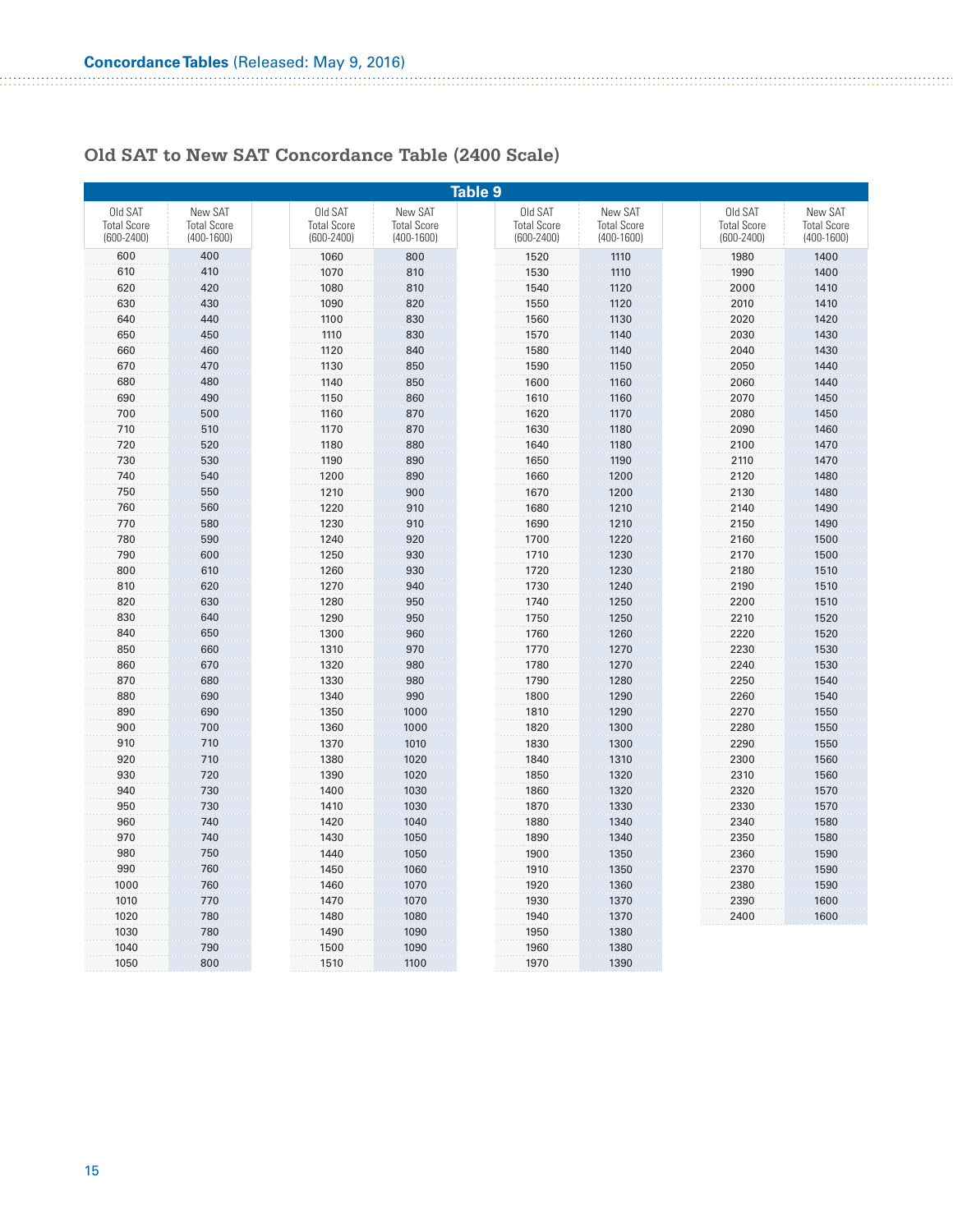|                                                 | <b>Table 10</b>                                 |                                                 |                                                 |                                               |                                                 |                                               |                                                 |  |  |  |
|-------------------------------------------------|-------------------------------------------------|-------------------------------------------------|-------------------------------------------------|-----------------------------------------------|-------------------------------------------------|-----------------------------------------------|-------------------------------------------------|--|--|--|
| Old SAT<br><b>Total Score</b><br>$(400 - 1600)$ | New SAT<br><b>Total Score</b><br>$(400 - 1600)$ | Old SAT<br><b>Total Score</b><br>$(400 - 1600)$ | New SAT<br><b>Total Score</b><br>$(400 - 1600)$ | Old SAT<br><b>Total Score</b><br>$(400-1600)$ | New SAT<br><b>Total Score</b><br>$(400 - 1600)$ | Old SAT<br><b>Total Score</b><br>$(400-1600)$ | New SAT<br><b>Total Score</b><br>$(400 - 1600)$ |  |  |  |
| 400                                             | 400                                             | 710                                             | 800                                             | 1020                                          | 1100                                            | 1330                                          | 1390                                            |  |  |  |
| 410                                             | 420                                             | 720                                             | 810                                             | 1030                                          | 1110                                            | 1340                                          | 1400                                            |  |  |  |
| 420                                             | 430                                             | 730                                             | 820                                             | 1040                                          | 1120                                            | 1350                                          | 1410                                            |  |  |  |
| 430                                             | 450                                             | 740                                             | 830                                             | 1050                                          | 1130                                            | 1360                                          | 1420                                            |  |  |  |
| 440                                             | 460                                             | 750                                             | 840                                             | 1060                                          | 1130                                            | 1370                                          | 1420                                            |  |  |  |
| 450                                             | 480                                             | 760                                             | 850                                             | 1070                                          | 1140                                            | 1380                                          | 1430                                            |  |  |  |
| 460                                             | 490                                             | 770                                             | 860                                             | 1080                                          | 1150                                            | 1390                                          | 1440                                            |  |  |  |
| 470                                             | 510                                             | 780                                             | 860                                             | 1090                                          | 1160                                            | 1400                                          | 1450                                            |  |  |  |
| 480                                             | 520                                             | 790                                             | 870                                             | 1100                                          | 1170                                            | 1410                                          | 1460                                            |  |  |  |
| 490                                             | 530                                             | 800                                             | 880                                             | 1110                                          | 1180                                            | 1420                                          | 1470                                            |  |  |  |
| 500                                             | 550                                             | 810                                             | 890                                             | 1120                                          | 1190                                            | 1430                                          | 1480                                            |  |  |  |
| 510                                             | 560                                             | 820                                             | 900                                             | 1130                                          | 1200                                            | 1440                                          | 1480                                            |  |  |  |
| 520                                             | 580                                             | 830                                             | 910                                             | 1140                                          | 1210                                            | 1450                                          | 1490                                            |  |  |  |
| 530                                             | 590                                             | 840                                             | 920                                             | 1150                                          | 1220                                            | 1460                                          | 1500                                            |  |  |  |
| 540                                             | 610                                             | 850                                             | 930                                             | 1160                                          | 1230                                            | 1470                                          | 1510                                            |  |  |  |
| 550                                             | 620                                             | 860                                             | 940                                             | 1170                                          | 1240                                            | 1480                                          | 1510                                            |  |  |  |
| 560                                             | 640                                             | 870                                             | 950                                             | 1180                                          | 1250                                            | 1490                                          | 1520                                            |  |  |  |
| 570                                             | 650                                             | 880                                             | 960                                             | 1190                                          | 1260                                            | 1500                                          | 1530                                            |  |  |  |
| 580                                             | 670                                             | 890                                             | 970                                             | 1200                                          | 1270                                            | 1510                                          | 1540                                            |  |  |  |
| 590                                             | 680                                             | 900                                             | 980                                             | 1210                                          | 1280                                            | 1520                                          | 1540                                            |  |  |  |
| 600                                             | 700                                             | 910                                             | 990                                             | 1220                                          | 1290                                            | 1530                                          | 1550                                            |  |  |  |
| 610                                             | 710                                             | 920                                             | 1000                                            | 1230                                          | 1300                                            | 1540                                          | 1560                                            |  |  |  |
| 620                                             | 720                                             | 930                                             | 1010                                            | 1240                                          | 1310                                            | 1550                                          | 1560                                            |  |  |  |
| 630                                             | 730                                             | 940                                             | 1020                                            | 1250                                          | 1310                                            | 1560                                          | 1570                                            |  |  |  |
| 640                                             | 740                                             | 950                                             | 1030                                            | 1260                                          | 1320                                            | 1570                                          | 1580                                            |  |  |  |
| 650                                             | 750                                             | 960                                             | 1040                                            | 1270                                          | 1330                                            | 1580                                          | 1590                                            |  |  |  |
| 660                                             | 750                                             | 970                                             | 1050                                            | 1280                                          | 1340                                            | 1590                                          | 1590                                            |  |  |  |
| 670                                             | 760                                             | 980                                             | 1060                                            | 1290                                          | 1350                                            | 1600                                          | 1600                                            |  |  |  |
| 680                                             | 770                                             | 990                                             | 1070                                            | 1300                                          | 1360                                            |                                               |                                                 |  |  |  |
| 690                                             | 780                                             | 1000                                            | 1080                                            | 1310                                          | 1370                                            |                                               |                                                 |  |  |  |
| 700                                             | 790                                             | 1010                                            | 1090                                            | 1320                                          | 1380                                            |                                               |                                                 |  |  |  |

# **Old SAT to New SAT Concordance Table (1600 Scale)**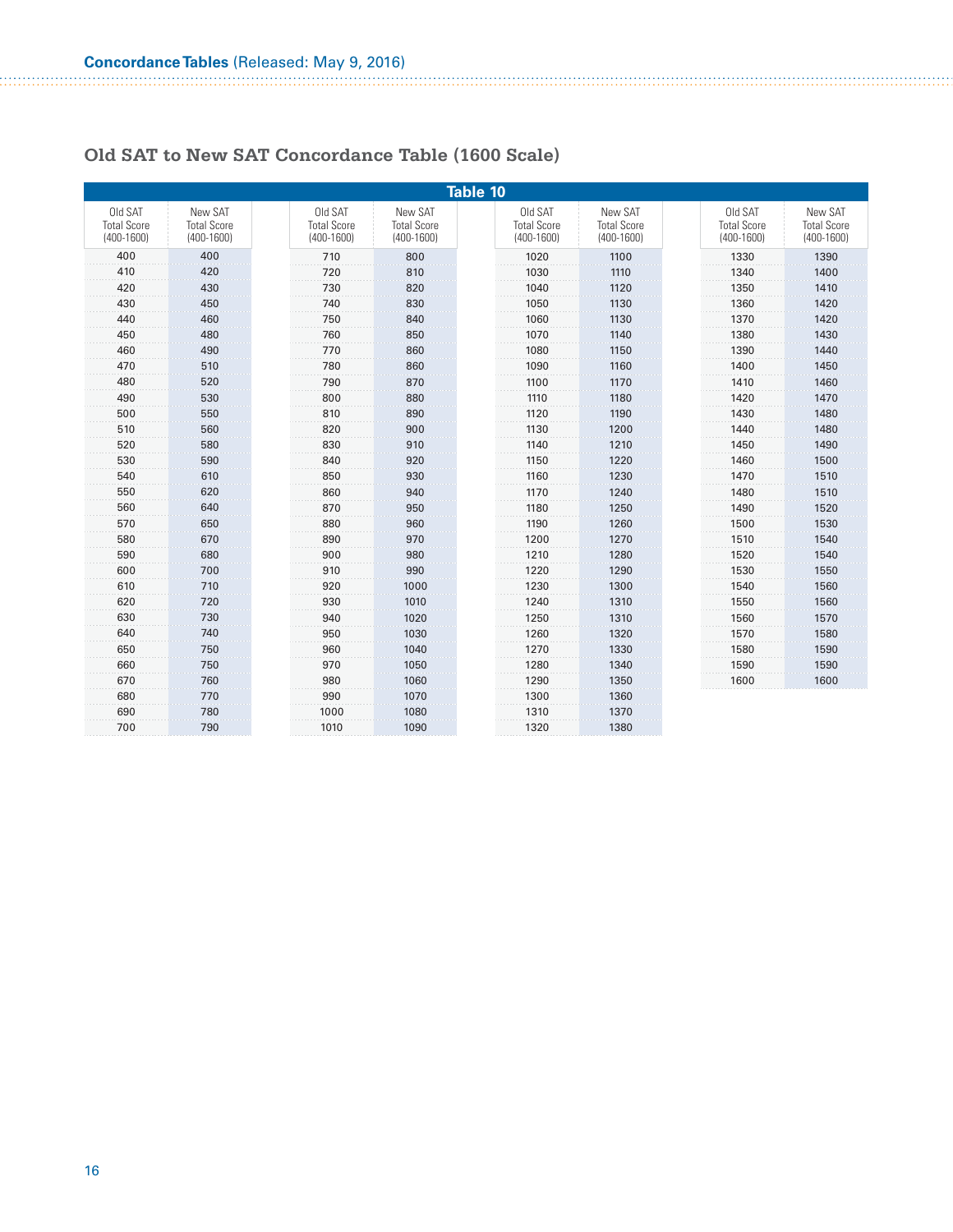|                                                                               | Table 11                                                                            |                                                                               |                                                                                     |                                                                               |                                                                                     |                                                                               |                                                                                     |  |  |  |  |
|-------------------------------------------------------------------------------|-------------------------------------------------------------------------------------|-------------------------------------------------------------------------------|-------------------------------------------------------------------------------------|-------------------------------------------------------------------------------|-------------------------------------------------------------------------------------|-------------------------------------------------------------------------------|-------------------------------------------------------------------------------------|--|--|--|--|
| Old SAT Writing<br>plus Critical<br><b>Reading Sections</b><br>$(400 - 1600)$ | New SAT<br>Evidence-Based<br>Reading and<br><b>Writing Section</b><br>$(200 - 800)$ | Old SAT Writing<br>plus Critical<br><b>Reading Sections</b><br>$(400 - 1600)$ | New SAT<br>Evidence-Based<br>Reading and<br><b>Writing Section</b><br>$(200 - 800)$ | Old SAT Writing<br>plus Critical<br><b>Reading Sections</b><br>$(400 - 1600)$ | New SAT<br>Evidence-Based<br>Reading and<br><b>Writing Section</b><br>$(200 - 800)$ | Old SAT Writing<br>plus Critical<br><b>Reading Sections</b><br>$(400 - 1600)$ | New SAT<br>Evidence-Based<br>Reading and<br><b>Writing Section</b><br>$(200 - 800)$ |  |  |  |  |
| 400                                                                           | 200                                                                                 | 710                                                                           | 400                                                                                 | 1020                                                                          | 570                                                                                 | 1330                                                                          | 710                                                                                 |  |  |  |  |
| 410                                                                           | 210                                                                                 | 720                                                                           | 410                                                                                 | 1030                                                                          | 570                                                                                 | 1340                                                                          | 710                                                                                 |  |  |  |  |
| 420                                                                           | 220                                                                                 | 730                                                                           | 410                                                                                 | 1040                                                                          | 580                                                                                 | 1350                                                                          | 710                                                                                 |  |  |  |  |
| 430                                                                           | 230                                                                                 | 740                                                                           | 420                                                                                 | 1050                                                                          | 580                                                                                 | 1360                                                                          | 720                                                                                 |  |  |  |  |
| 440                                                                           | 240                                                                                 | 750                                                                           | 420                                                                                 | 1060                                                                          | 590                                                                                 | 1370                                                                          | 720                                                                                 |  |  |  |  |
| 450                                                                           | 260                                                                                 | 760                                                                           | 430                                                                                 | 1070                                                                          | 590                                                                                 | 1380                                                                          | 730                                                                                 |  |  |  |  |
| 460                                                                           | 270                                                                                 | 770                                                                           | 430                                                                                 | 1080                                                                          | 600                                                                                 | 1390                                                                          | 730                                                                                 |  |  |  |  |
| 470                                                                           | 280                                                                                 | 780                                                                           | 440                                                                                 | 1090                                                                          | 600                                                                                 | 1400                                                                          | 730                                                                                 |  |  |  |  |
| 480                                                                           | 290                                                                                 | 790                                                                           | 440                                                                                 | 1100                                                                          | 610                                                                                 | 1410                                                                          | 740                                                                                 |  |  |  |  |
| 490                                                                           | 300                                                                                 | 800                                                                           | 450                                                                                 | 1110                                                                          | 610                                                                                 | 1420                                                                          | 740                                                                                 |  |  |  |  |
| 500                                                                           | 310                                                                                 | 810                                                                           | 450                                                                                 | 1120                                                                          | 620                                                                                 | 1430                                                                          | 740                                                                                 |  |  |  |  |
| 510                                                                           | 310                                                                                 | 820                                                                           | 460                                                                                 | 1130                                                                          | 620                                                                                 | 1440                                                                          | 750                                                                                 |  |  |  |  |
| 520                                                                           | 320                                                                                 | 830                                                                           | 460                                                                                 | 1140                                                                          | 630                                                                                 | 1450                                                                          | 750                                                                                 |  |  |  |  |
| 530                                                                           | 320                                                                                 | 840                                                                           | 470                                                                                 | 1150                                                                          | 630                                                                                 | 1460                                                                          | 750                                                                                 |  |  |  |  |
| 540                                                                           | 330                                                                                 | 850                                                                           | 480                                                                                 | 1160                                                                          | 640                                                                                 | 1470                                                                          | 760                                                                                 |  |  |  |  |
| 550                                                                           | 330                                                                                 | 860                                                                           | 480                                                                                 | 1170                                                                          | 640                                                                                 | 1480                                                                          | 760                                                                                 |  |  |  |  |
| 560                                                                           | 330                                                                                 | 870                                                                           | 490                                                                                 | 1180                                                                          | 650                                                                                 | 1490                                                                          | 760                                                                                 |  |  |  |  |
| 570                                                                           | 340                                                                                 | 880                                                                           | 490                                                                                 | 1190                                                                          | 650                                                                                 | 1500                                                                          | 770                                                                                 |  |  |  |  |
| 580                                                                           | 340                                                                                 | 890                                                                           | 500                                                                                 | 1200                                                                          | 650                                                                                 | 1510                                                                          | 770                                                                                 |  |  |  |  |
| 590                                                                           | 350                                                                                 | 900                                                                           | 500                                                                                 | 1210                                                                          | 660                                                                                 | 1520                                                                          | 770                                                                                 |  |  |  |  |
| 600                                                                           | 350                                                                                 | 910                                                                           | 510                                                                                 | 1220                                                                          | 660                                                                                 | 1530                                                                          | 780                                                                                 |  |  |  |  |
| 610                                                                           | 360                                                                                 | 920                                                                           | 510                                                                                 | 1230                                                                          | 670                                                                                 | 1540                                                                          | 780                                                                                 |  |  |  |  |
| 620                                                                           | 360                                                                                 | 930                                                                           | 520                                                                                 | 1240                                                                          | 670                                                                                 | 1550                                                                          | 780                                                                                 |  |  |  |  |
| 630                                                                           | 360                                                                                 | 940                                                                           | 530                                                                                 | 1250                                                                          | 680                                                                                 | 1560                                                                          | 790                                                                                 |  |  |  |  |
| 640                                                                           | 370                                                                                 | 950                                                                           | 530                                                                                 | 1260                                                                          | 680                                                                                 | 1570                                                                          | 790                                                                                 |  |  |  |  |
| 650                                                                           | 370                                                                                 | 960                                                                           | 540                                                                                 | 1270                                                                          | 680                                                                                 | 1580                                                                          | 800                                                                                 |  |  |  |  |
| 660                                                                           | 380                                                                                 | 970                                                                           | 540                                                                                 | 1280                                                                          | 690                                                                                 | 1590                                                                          | 800                                                                                 |  |  |  |  |
| 670                                                                           | 380                                                                                 | 980                                                                           | 550                                                                                 | 1290                                                                          | 690                                                                                 | 1600                                                                          | 800                                                                                 |  |  |  |  |
| 680                                                                           | 390                                                                                 | 990                                                                           | 550                                                                                 | 1300                                                                          | 700                                                                                 |                                                                               |                                                                                     |  |  |  |  |
| 690                                                                           | 390                                                                                 | 1000                                                                          | 560                                                                                 | 1310                                                                          | 700                                                                                 |                                                                               |                                                                                     |  |  |  |  |
| 700                                                                           | 400                                                                                 | 1010                                                                          | 560                                                                                 | 1320                                                                          | 700                                                                                 |                                                                               |                                                                                     |  |  |  |  |

## **Old SAT Writing plus Critical Reading Sections to New SAT Evidence-Based Reading and Writing Section Concordance Table**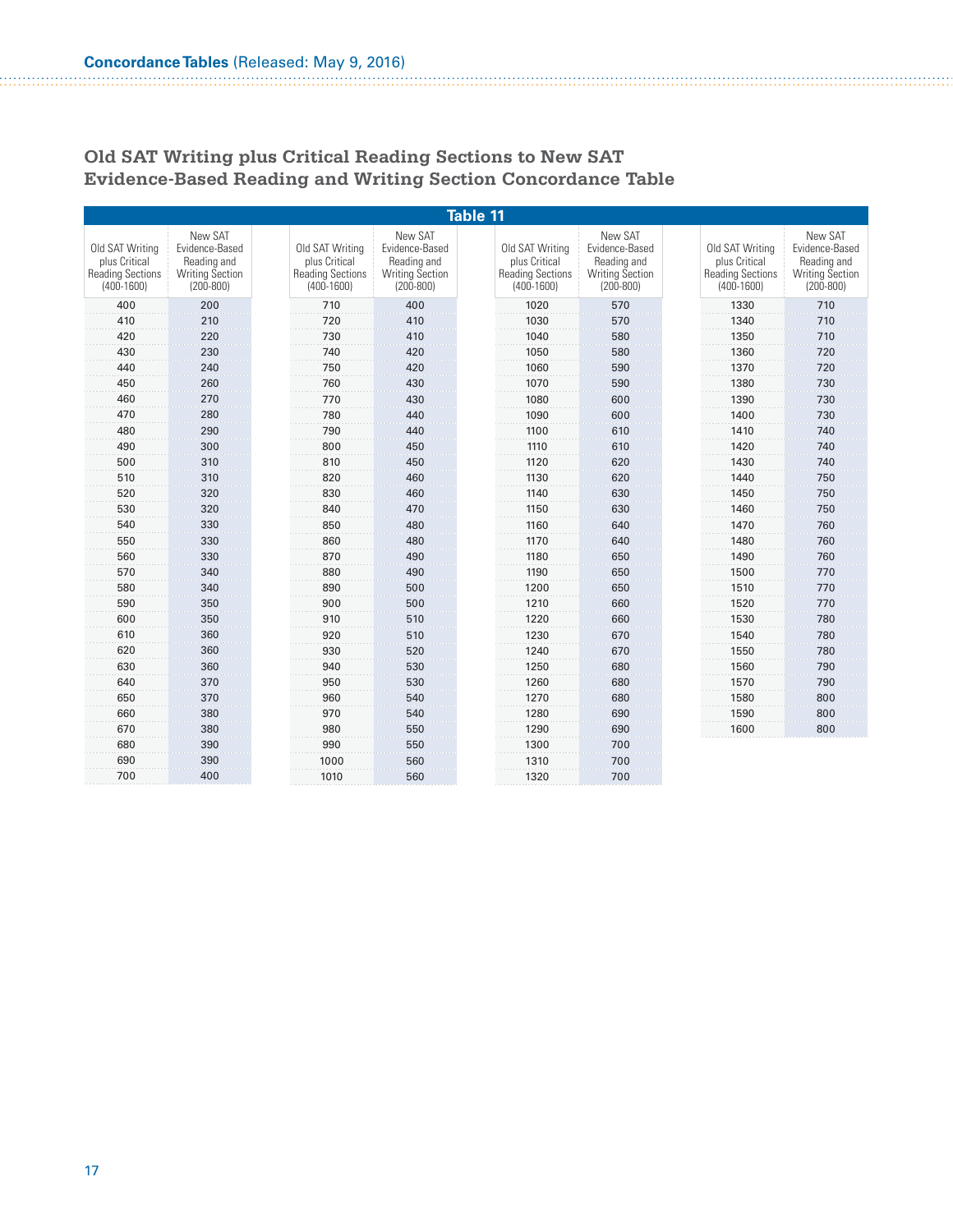|                                          |                                                 |                                   |                                          | Table 12                                        |                                   |                                          |                                          |                                   |
|------------------------------------------|-------------------------------------------------|-----------------------------------|------------------------------------------|-------------------------------------------------|-----------------------------------|------------------------------------------|------------------------------------------|-----------------------------------|
| Old SAT Math<br>Section<br>$(200 - 800)$ | New SAT<br><b>Math Section</b><br>$(200 - 800)$ | New SAT<br>Math Test<br>$(10-40)$ | Old SAT Math<br>Section<br>$(200 - 800)$ | New SAT<br><b>Math Section</b><br>$(200 - 800)$ | New SAT<br>Math Test<br>$(10-40)$ | Old SAT Math<br>Section<br>$(200 - 800)$ | New SAT<br>Math Section<br>$(200 - 800)$ | New SAT<br>Math Test<br>$(10-40)$ |
| 200                                      | 200                                             | 10                                | 410                                      | 450                                             | 22.5                              | 620                                      | 640                                      | 32                                |
| 210                                      | 220                                             |                                   | 420                                      | 460                                             | 23                                | 630                                      | 650                                      | 32.5                              |
| 220                                      | 230                                             | 11.5                              | 430                                      | 470                                             | 23.5                              | 640                                      | 660                                      | 33                                |
| 230                                      | 250                                             | 12.5                              | 440                                      | 480                                             | 24                                | 650                                      | 670                                      | 33.5                              |
| 240                                      | 260                                             | 13                                | 450                                      | 490                                             | 24.5                              | 660                                      | 690                                      | 34.5                              |
| 250                                      | 280                                             | 14                                | 460                                      | 500                                             | 25                                | 670                                      | 700                                      | 35                                |
| 260                                      | 300                                             | 15                                | 470                                      | 510                                             | 25.5                              | 680                                      | 710                                      | 35.5                              |
| 270                                      | 310                                             | 15.5                              | 480                                      | 510                                             | 25.5                              | 690                                      | 720                                      | 36                                |
| 280                                      | 330                                             | 16.5                              | 490                                      | 520                                             | 26                                | 700                                      | 730                                      | 36.5                              |
| 290                                      | 340                                             |                                   | 500                                      | 530                                             | 26.5                              | 710                                      | 740                                      | 37                                |
| 300                                      | 350                                             | 17.5                              | 510                                      | 540                                             | 27                                | 720                                      | 750                                      | 37.5                              |
| 310                                      | 360                                             | 18                                | 520                                      | 550                                             | 27.5                              | 730                                      | 760                                      | 38                                |
| 320                                      | 360                                             | 18                                | 530                                      | 560                                             | 28                                | 740                                      | 760                                      | 38                                |
| 330                                      | 370                                             | 18.5                              | 540                                      | 570                                             | 28.5                              | 750                                      | 770                                      | 38.5                              |
| 340                                      | 380                                             | 19                                | 550                                      | 570                                             | 28.5                              | 760                                      | 780                                      | 39                                |
| 350                                      | 390                                             | 19.5                              | 560                                      | 580                                             | 29                                | 770                                      | 780                                      | 39                                |
| 360                                      | 400                                             | 20                                | 570                                      | 590                                             | 29.5                              | 780                                      | 790                                      | 39.5                              |
| 370                                      | 410                                             | 20.5                              | 580                                      | 600                                             | 30                                | 790                                      | 800                                      | 40                                |
| 380                                      | 420                                             | 21                                | 590                                      | 610                                             | 30.5                              | 800                                      | 800                                      | 40                                |
| 390                                      | 430                                             | 21.5                              | 600                                      | 620                                             | 31                                |                                          |                                          |                                   |
| 400                                      | 440                                             | 22                                | 610                                      | 630                                             | 31.5                              |                                          |                                          |                                   |

## **Old SAT Math Section to New SAT Math Section to New SAT Math Test Concordance Table**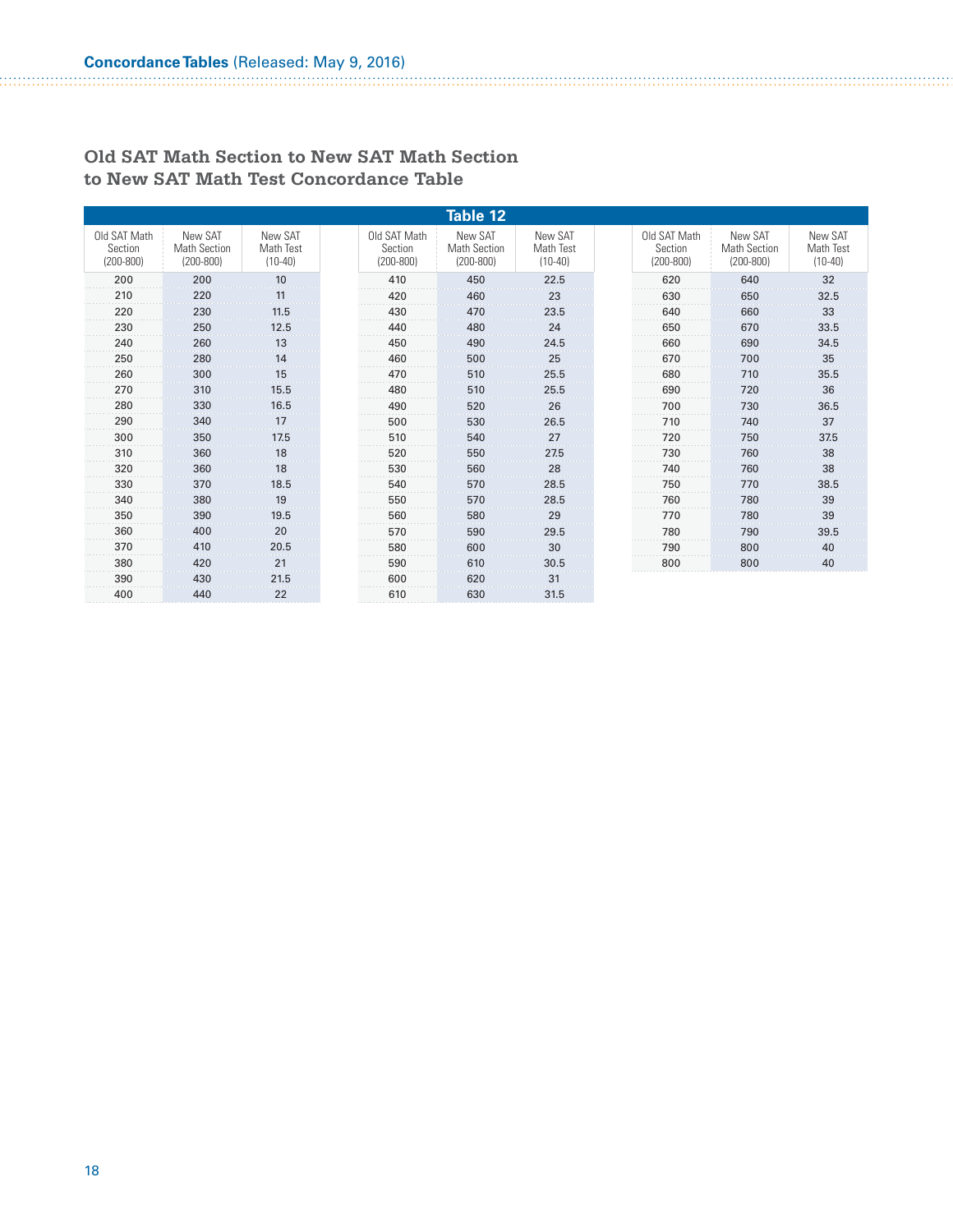| <b>Table 13</b>                                      |                                                                   |                                                      |                                                                   |                                                      |                                                                   |                                                      |                                                                   |  |  |  |
|------------------------------------------------------|-------------------------------------------------------------------|------------------------------------------------------|-------------------------------------------------------------------|------------------------------------------------------|-------------------------------------------------------------------|------------------------------------------------------|-------------------------------------------------------------------|--|--|--|
| Old SAT<br>Writing<br>Section Score<br>$(200 - 800)$ | New SAT Writing<br>and Language<br><b>Test Score</b><br>$(10-40)$ | Old SAT<br>Writing<br>Section Score<br>$(200 - 800)$ | New SAT Writing<br>and Language<br><b>Test Score</b><br>$(10-40)$ | Old SAT<br>Writing<br>Section Score<br>$(200 - 800)$ | New SAT Writing<br>and Language<br><b>Test Score</b><br>$(10-40)$ | Old SAT<br>Writing<br>Section Score<br>$(200 - 800)$ | New SAT Writing<br>and Language<br><b>Test Score</b><br>$(10-40)$ |  |  |  |
| 200                                                  | 10                                                                | 360                                                  | 21                                                                | 520                                                  | 29                                                                | 680                                                  | 36                                                                |  |  |  |
| 210                                                  |                                                                   | 370                                                  | 21                                                                | 530                                                  | 30                                                                | 690                                                  | 36                                                                |  |  |  |
| 220                                                  |                                                                   | 380                                                  |                                                                   | 540                                                  |                                                                   | 700                                                  |                                                                   |  |  |  |
| 230                                                  |                                                                   | 390                                                  | 22                                                                | 550                                                  |                                                                   | 710                                                  |                                                                   |  |  |  |
| 240                                                  |                                                                   | 400                                                  | 23                                                                | 560                                                  | 31                                                                | 720                                                  | 37                                                                |  |  |  |
| 250                                                  | 14                                                                | 410                                                  | 24                                                                | 570                                                  | 32                                                                | 730                                                  | 38                                                                |  |  |  |
| 260                                                  |                                                                   |                                                      | 24                                                                | 580                                                  |                                                                   | 740                                                  | 38                                                                |  |  |  |
| 270                                                  |                                                                   | 430                                                  | 25                                                                | 590                                                  | 33                                                                | 750                                                  | 38                                                                |  |  |  |
| 280                                                  | 16                                                                | 440                                                  | 25                                                                | 600                                                  | 33                                                                | 760                                                  | 39                                                                |  |  |  |
| 290                                                  | 17                                                                | 450                                                  | 26                                                                | 610                                                  | 33                                                                | 770                                                  | 39                                                                |  |  |  |
| 300                                                  |                                                                   | 460                                                  |                                                                   | 620                                                  | 34                                                                | 780                                                  |                                                                   |  |  |  |
| 310                                                  |                                                                   | 470                                                  |                                                                   | 630                                                  | 34                                                                | 790                                                  |                                                                   |  |  |  |
| 320                                                  |                                                                   | 480                                                  | 28                                                                | 640                                                  | 35                                                                | 800                                                  | 40                                                                |  |  |  |
| 330                                                  | 19                                                                | 490                                                  | 28                                                                | 650                                                  | 35                                                                |                                                      |                                                                   |  |  |  |
| 340                                                  | 19                                                                | 500                                                  | 28                                                                | 660                                                  | 35                                                                |                                                      |                                                                   |  |  |  |
| 350                                                  | 20                                                                | 510                                                  | 29                                                                | 670                                                  | 36                                                                |                                                      |                                                                   |  |  |  |

## **Old SAT Writing Section to New SAT Writing and Language Test Concordance Table**

## **Old SAT Critical Reading Section to New SAT Reading Test Concordance Table**

| <b>Table 14</b>                                                             |                                                      |                                                                             |                                               |  |                                                                      |                                                      |                                                                             |                                                      |  |
|-----------------------------------------------------------------------------|------------------------------------------------------|-----------------------------------------------------------------------------|-----------------------------------------------|--|----------------------------------------------------------------------|------------------------------------------------------|-----------------------------------------------------------------------------|------------------------------------------------------|--|
| Old SAT<br><b>Critical Reading</b><br><b>Section Score</b><br>$(200 - 800)$ | New SAT<br><b>Reading Test</b><br>Score<br>$(10-40)$ | Old SAT<br><b>Critical Reading</b><br><b>Section Score</b><br>$(200 - 800)$ | New SAT<br>Reading Test<br>Score<br>$(10-40)$ |  | Old SAT<br><b>Critical Reading</b><br>Section Score<br>$(200 - 800)$ | New SAT<br><b>Reading Test</b><br>Score<br>$(10-40)$ | Old SAT<br><b>Critical Reading</b><br><b>Section Score</b><br>$(200 - 800)$ | New SAT<br><b>Reading Test</b><br>Score<br>$(10-40)$ |  |
| 200                                                                         | 10                                                   | 360                                                                         | 20                                            |  | 520                                                                  | 28                                                   | 680                                                                         | 36                                                   |  |
| 210                                                                         |                                                      | 370                                                                         | 20                                            |  | 530                                                                  | 29                                                   | 690                                                                         | 37                                                   |  |
| 220                                                                         |                                                      | 380                                                                         | 21                                            |  | 540                                                                  | 29                                                   | 700                                                                         | 37                                                   |  |
| 230                                                                         |                                                      | 390                                                                         |                                               |  | 550                                                                  | 30                                                   | 710                                                                         |                                                      |  |
| 240                                                                         |                                                      | 400                                                                         | 22                                            |  | 560                                                                  | 30                                                   | 720                                                                         | 38                                                   |  |
| 250                                                                         |                                                      | 410                                                                         | 22                                            |  | 570                                                                  | 31                                                   | 730                                                                         | 38                                                   |  |
| 260                                                                         | 15                                                   | 420                                                                         | 23                                            |  | 580                                                                  | 31                                                   | 740                                                                         | 38                                                   |  |
| 270                                                                         | 16                                                   | 430                                                                         | 24                                            |  | 590                                                                  |                                                      | 750                                                                         | 39                                                   |  |
| 280                                                                         |                                                      | 440                                                                         | 24                                            |  | 600                                                                  | 32                                                   | 760                                                                         | 39                                                   |  |
| 290                                                                         |                                                      | 450                                                                         | 25                                            |  | 610                                                                  | 33                                                   | 770                                                                         | 39                                                   |  |
| 300                                                                         | 18                                                   | 460                                                                         | 25                                            |  | 620                                                                  | 33                                                   | 780                                                                         | 40                                                   |  |
| 310                                                                         | 18                                                   | 470                                                                         | 26                                            |  | 630                                                                  | 34                                                   | 790                                                                         |                                                      |  |
| 320                                                                         |                                                      | 480                                                                         | 26                                            |  | 640                                                                  |                                                      | 800                                                                         | 40                                                   |  |
| 330                                                                         |                                                      | 490                                                                         | 27                                            |  | 650                                                                  | 35                                                   |                                                                             |                                                      |  |
| 340                                                                         | 19                                                   | 500                                                                         | 27                                            |  | 660                                                                  | 35                                                   |                                                                             |                                                      |  |
| 350                                                                         | 19                                                   | 510                                                                         | 28                                            |  | 670                                                                  | 36                                                   |                                                                             |                                                      |  |